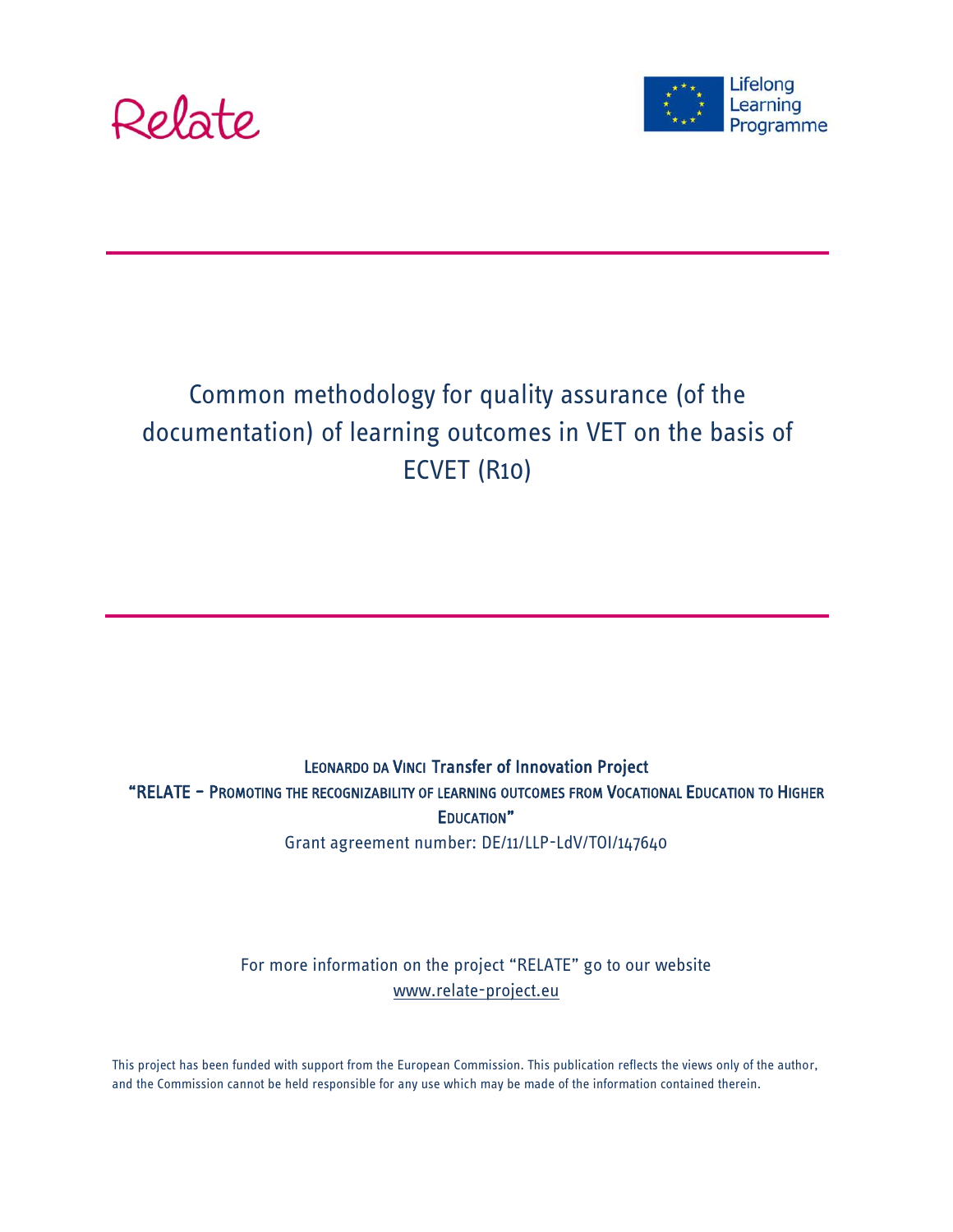



# Contents

| $\overline{2}$ |                                                                                            |
|----------------|--------------------------------------------------------------------------------------------|
|                |                                                                                            |
|                |                                                                                            |
|                |                                                                                            |
| $\overline{3}$ | Analyzing professional standards with the aim of defining learning outcomes  6             |
|                |                                                                                            |
|                |                                                                                            |
|                | Describing learning outcomes starting from a profession and its key activities             |
|                |                                                                                            |
|                |                                                                                            |
|                |                                                                                            |
|                |                                                                                            |
|                | Example n°3: Complete description of a profession in key-activities (Germany) 13           |
|                | Example n°4: Excerpt from Social Care Assistant Learning Outcome Description (Germany)  15 |
| 4              |                                                                                            |
| 5              |                                                                                            |
| 6              |                                                                                            |
| 7              |                                                                                            |
|                | Personal Transcript on acquired learning outcomes (permeability) 21<br>7.1                 |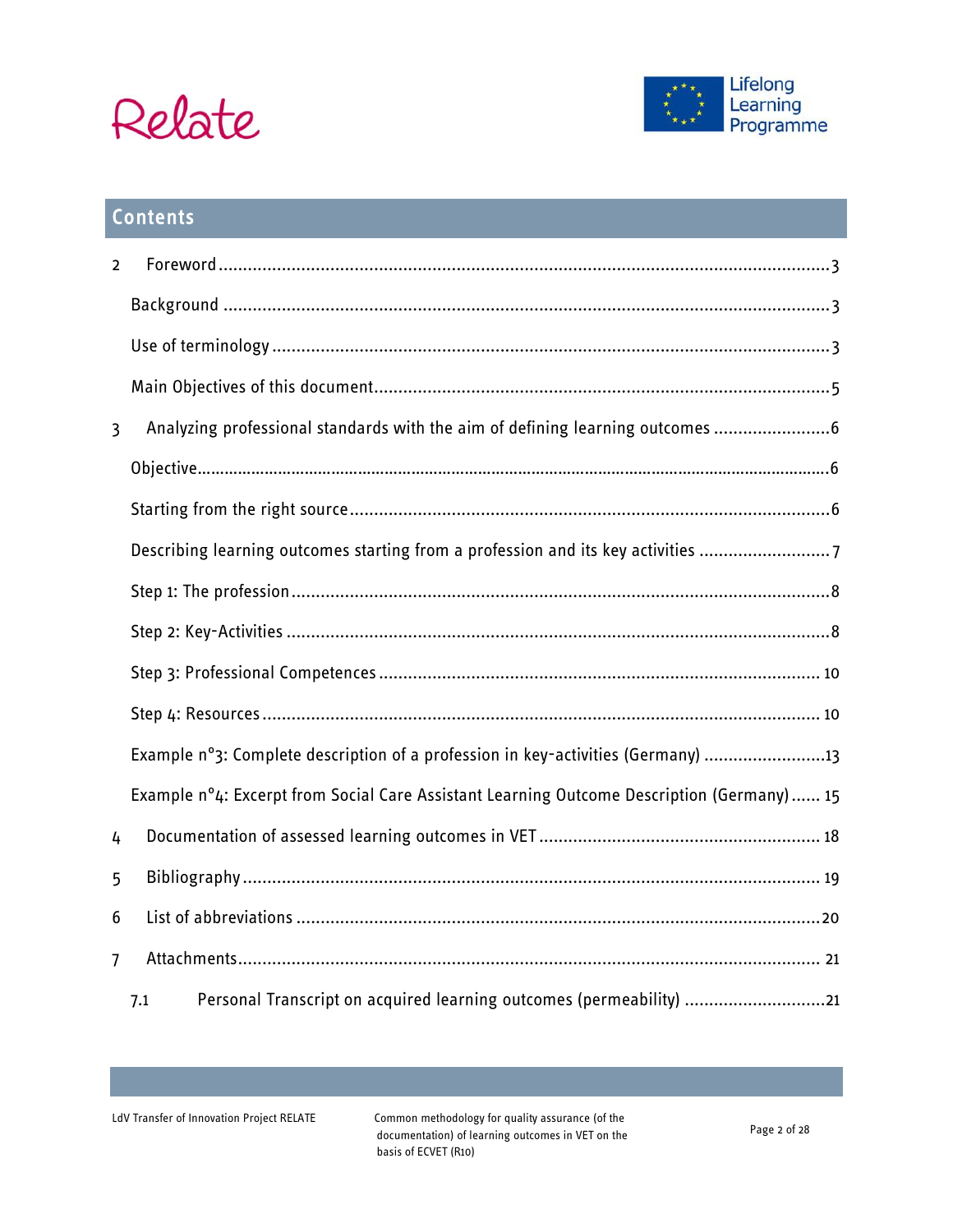



# <span id="page-2-0"></span>**Foreword**

### <span id="page-2-1"></span>Background

This document was written as a guideline for the institutions participating in the LdV Transfer of Innovation Project "RELATE". It is one of the major objectives of the Workpackages 4, 5, 6 *(Transfer*) and Adaption of results to national context) to describe the learning outcomes of five professions in the field of health and social care from Estonia, Finland and Germany on the basis of ECVET instruments and principles. This will be the basis for future cooperation and mutual understanding to promote professional permeability through recognition of learning outcomes from VET to HE in the aforementioned field.

Before using this guideline, please make sure that the steps described in this document are all necessary for your purposes! Keep in mind that it is a major effort to describe the learning outcomes in the context of our project. Take into account only what's needed for your purpose. For the implementation of a mobility period of several weeks, e.g., it will be sufficient to describe only a small percentage of a qualification's learning outcomes.

In the participating countries of "RELATE" the official professional standards in VET are mainly competence based. Therefore is was the task of the consortium in order to assure the quality of the documentation of learning outcomes in VET, to formulate a common methodology on the basis of ECVET and to check whether the descriptions of competences in national VET standards are in accordance with this methodology or if they have to be adapted.

The qualifications which were considered are:

in Germany: kindergarten teacher; in Estonia: Wellness and Spa; in Finland: practical nurse

#### <span id="page-2-2"></span>Use of terminology

The use of terminology in this document is based on the definitions given in the "RECOMMENDATION OF THE EUROPEAN PARLIAMENT AND OF THE COUNCIL of 23 April 2008 on the establishment of the European Qualifications Framework for lifelong learning (ECVET) (2008/C 111/01)":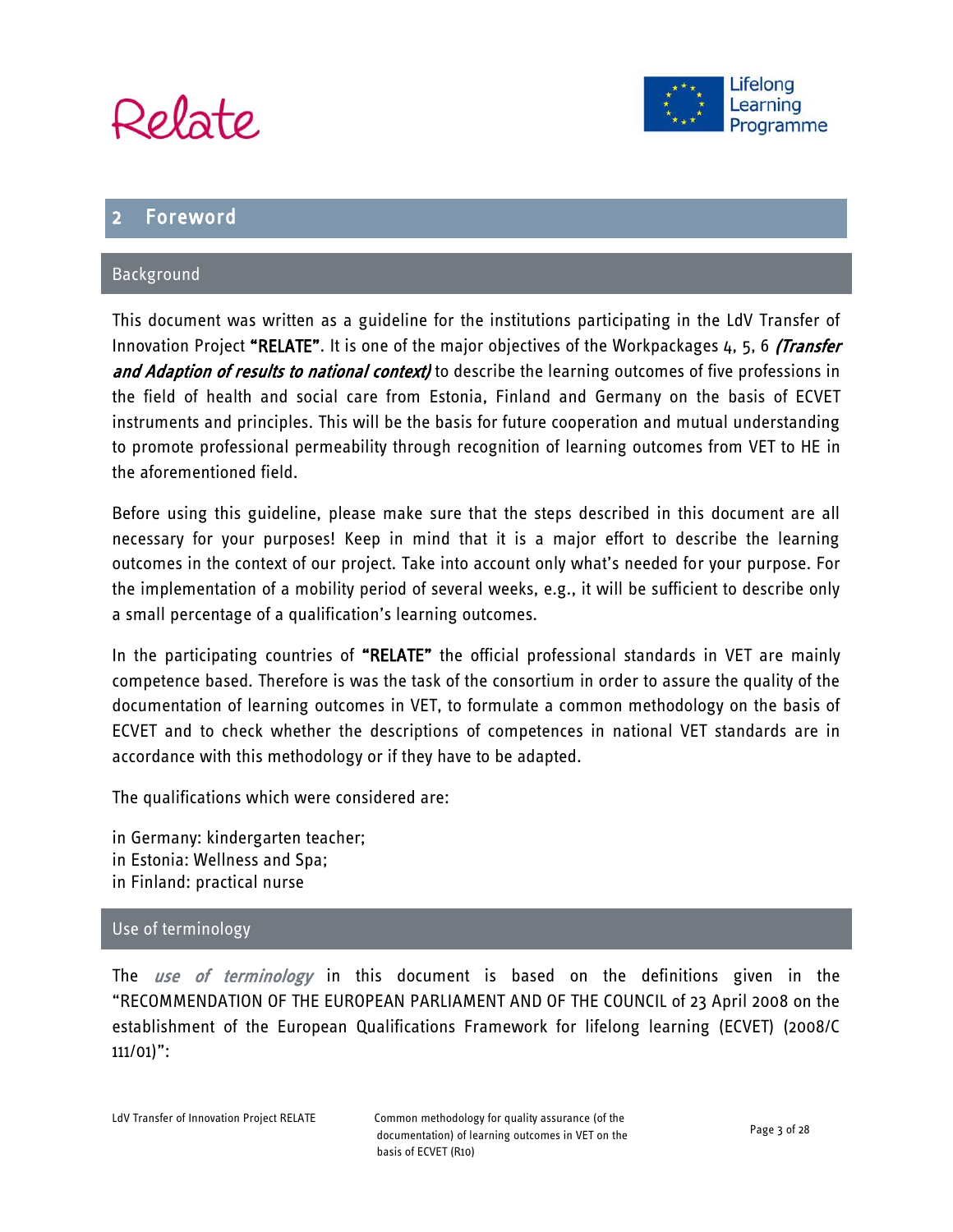



- 'Learning outcomes' means statements of what a learner knows, understands and is able to do on completion of a learning process, which are *defined in terms of knowledge, skills and* competence.
- 'Knowledge' means the outcome of the assimilation of information through learning. Knowledge is the body of facts, principles, theories and practices that is related to a field of work or study. In the context of the European Qualifications Framework, knowledge is described as theoretical and/or factual.
- 'Skills' means the ability to apply knowledge and use know-how to complete tasks and solve problems. In the context of the European Qualifications Framework, skills are described as cognitive (involving the use of logical, intuitive and creative thinking) or practical (involving manual dexterity and the use of methods, materials, tools and instruments).
- 'Competence' means the proven ability to use knowledge, skills and personal, social and/or methodological abilities, in work or study situations and in professional and personal development. In the context of the European Qualifications Framework, competence is described in terms of responsibility and autonomy.

#### **☆ N.B.:**

This definition in the EQF recommendation does not differentiate between professional and personal competences. Within our project, however, for this guideline the above mentioned definition will be split into two parts for defining the following terms, as it is essential for the description of learning outcomes as intended by the project participants:

- 'Professional Competence' means the proven ability to use knowledge, skills and personal, social and/or methodological abilities, in work or study situations and in professional and personal development.
- 'Personal Competence' is described in terms of responsibility and autonomy [in the context of the European Qualifications Framework]. It comprises personal, social and/or methodological abilities.

For further explanation of the project's and this document's approach, it is also essential to define and differentiate the following two terms:

'Key activity' is defined as an integrated group of professional competences, which are in their entirety necessary to perform a task relevant to the job profile. The key activities of one profession must together cover all activities for the performance of a profession, regardless of its application context.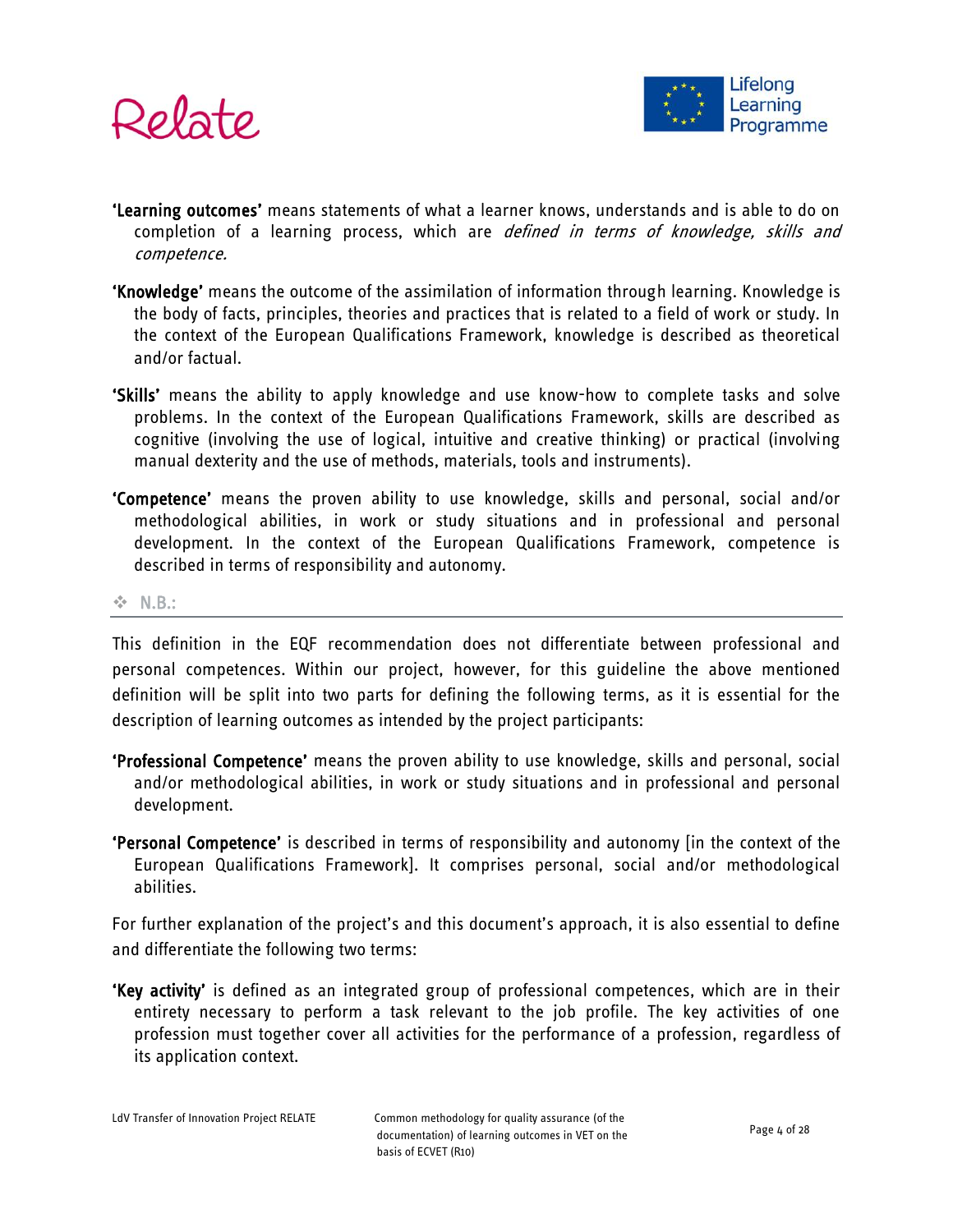



A 'Unit of Learning outcomes' is, according to the Recommendation of the European Parliament and of the Council on the establishment of ECVET, "a component of a qualification, consisting of a coherent set of knowledge, skills and competence, that can be assessed and validated".

Units of Learning Outcomes can be derived from key activities (described according ECVET principles and technical specifications in terms of knowledge skills and competences). They thus may be identical to the key activities of a profession, but can also be adapted according to the needs of a training operator or the relevant target groups. Two key activities can for example form together one unit of learning outcomes. Training operators usually have several opportunities of implementation and recognition of key activities.



This document presents the process of describing key activities with their associated professional competences. It does not go beyond this point, i.e. it does not contain information on how to design units of learning outcomes on the basis of key activities in order to meet specific needs of a training operator or target group.

#### <span id="page-4-0"></span>Main Objectives of this document

- To define the key activities of a chosen profession, and
- To identify and describe the units of learning outcomes starting from the key activities.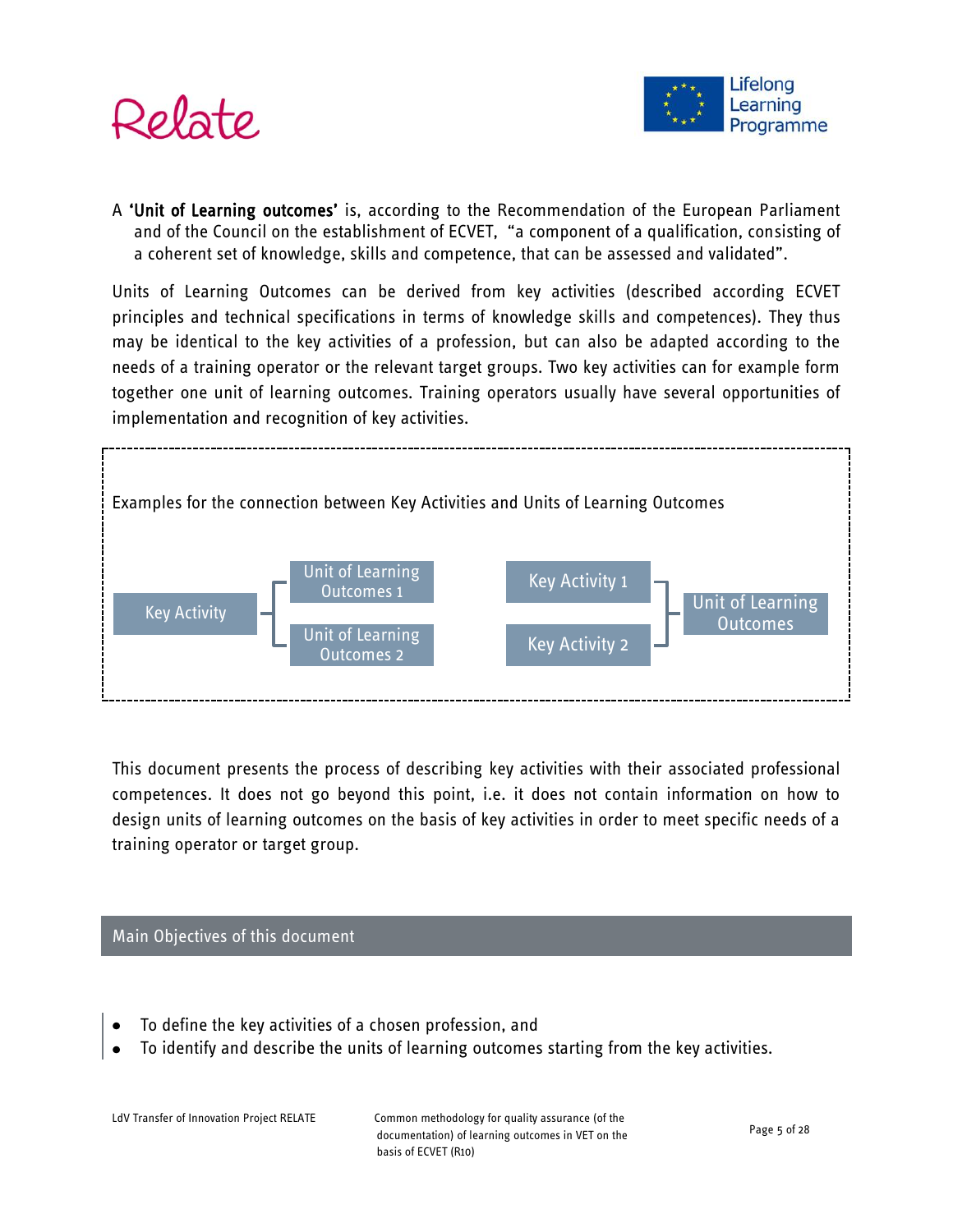



# <span id="page-5-0"></span>Analyzing professional standards with the aim of defining learning outcomes

#### <span id="page-5-1"></span>**Objective**

The existing professional standards and definitions are to be transferred into a set of key activities, each of which consists of several professional competences. Professional competences will be described as a coherent set of knowledge, skills and personal competences, and they will thus define the requirements necessary to perform all tasks of a specific profession. The resulting learning outcome description will be an efficient means of providing transparency of qualifications and professions, and will thus be the common norm, the mediator:

- between employment and training references,  $\bullet$
- between the different partners of a permeability,
- <span id="page-5-2"></span>between training and evaluation standards.

#### Starting from the right source

To select the right source as a starting point for the description of learning outcomes is essential to assure a high acceptance of learning outcome description among stakeholders. Carefully consider the following points when selecting the source for your learning outcome description:

- 1. Always start from official professional standards<sup>1</sup> (given that they exist). Those official standards are often designed by social partners and have legal effects on the labour market.
- 2. If they do not exist, use other professional definitions<sup>2</sup> as the main source of reference, e.g. the world of work and the professional profiles demanded and defined by it.
- 3. If there are several competing professional definitions, choose the one that is most firmly established: the most shared the definition with the best effects on labour market etc. Do not choose the one that would be more convenient for training.

 $\overline{\phantom{a}}$ 

<sup>1</sup> Official professional standards refer to official documents describing professions and having the most legal strength. They are issued by official and recognized competent bodies. Careful: You can also have standards without any legal recognition, e.g. used in a particular partnership. Those are not official standards.

<sup>2</sup> A professional definition explains the content, the context or the activities of a profession, but, apart from a standard is not firmly structured by learning outcomes, e.g. job offers, definition of functions, etc.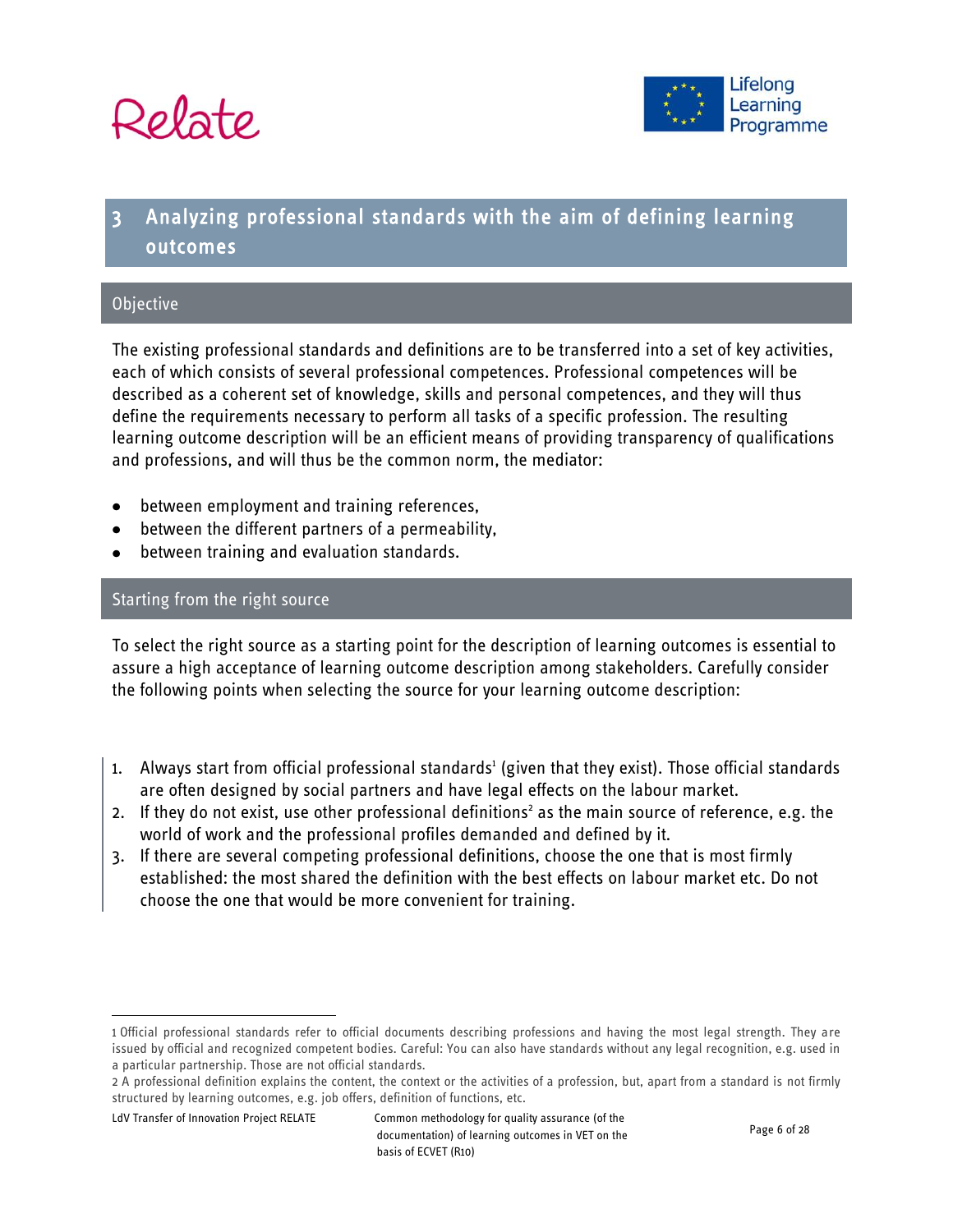



If possible, gather a group of stakeholders or professional specialists to help you in this process.

On this basis, a series of competence standards can be developed, which allows structuring trainings, starting from a competence standard.



#### $\div$  N.B.:

Pay attention to the restrictions given for state-regulated professions.

When describing such regulated professions (i.e. accessible only through a specific degree), continuously monitor the possibility of validation and recognition by policy makers.

It will nevertheless be possible for a training operator to add any specific key activity, linked to a professional reality distinct from the profession primarily targeted (e.g. the use of a language, additional skills that are assets on the labour market without being necessary, etc.).

#### <span id="page-6-0"></span>Describing learning outcomes starting from a profession and its key activities

Each profession is structured as follows: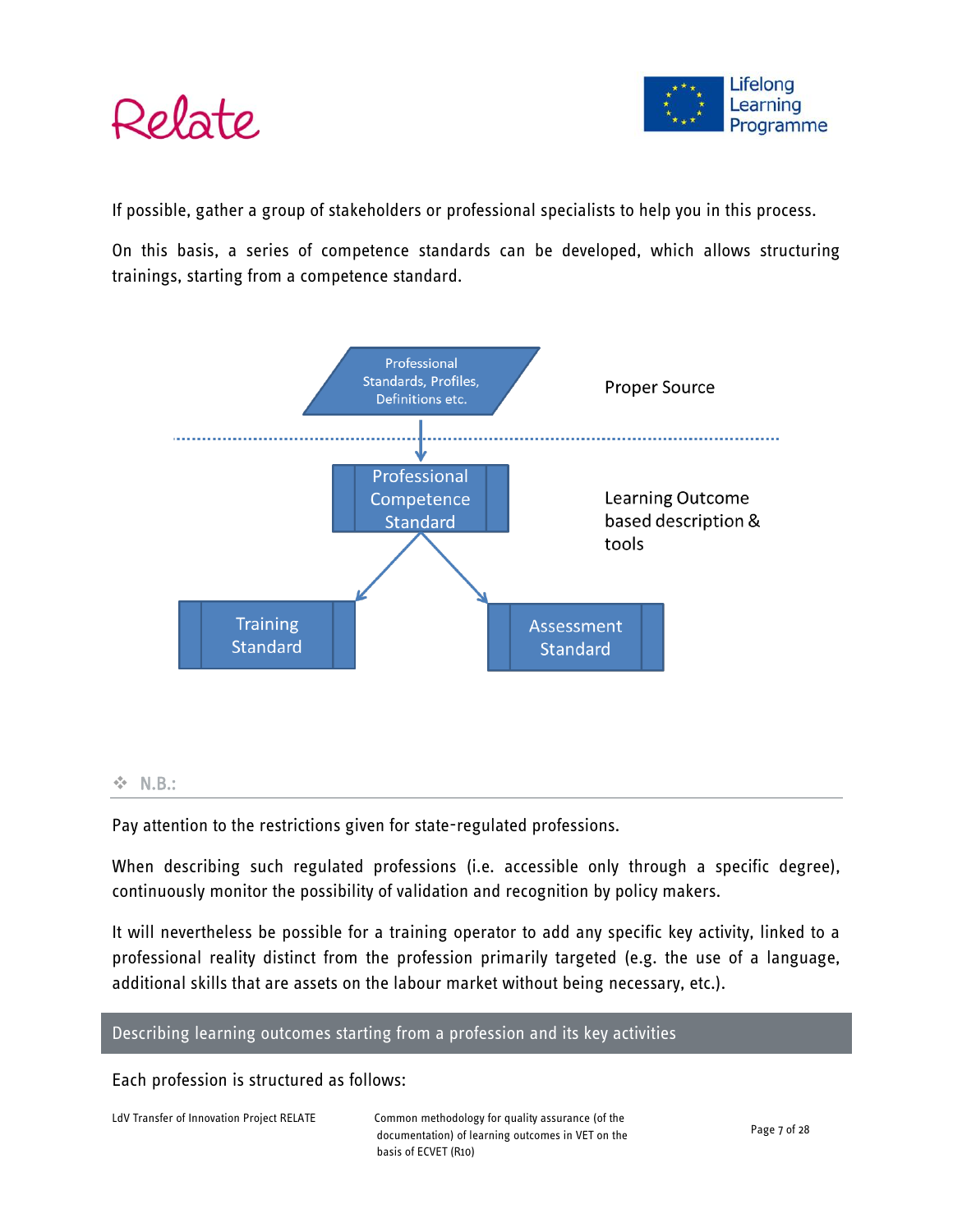



- Each profession is split up in several key activities,
- Each key activity is split up in several professional competences and the description of the  $\bullet$ personal competences according to the European Qualifications Framework (or, if applicable the National Qualification Framework) is added.
- Each professional competence can be described as a coherent set of knowledge and skills.



### <span id="page-7-0"></span>Step 1: The profession

- Identify the exact name of the profession;  $\bullet$
- Look for and identify relevant sources and stakeholders.  $\bullet$
- If it has not been done yet, position the profession as well as each key activity on the National  $\bullet$ Qualification Framework, or (failing) on the European Qualifications Framework.<sup>3</sup>

### <span id="page-7-1"></span>Step 2: Key-Activities

 $\overline{a}$ 

Key activities will together cover the professional field, and thus define it:

They should be as independent of each other as possible.

<sup>3</sup> In some countries, it will also be recommended to position professional competences. But it is not an actual obligation, and is not mandatory for permeability.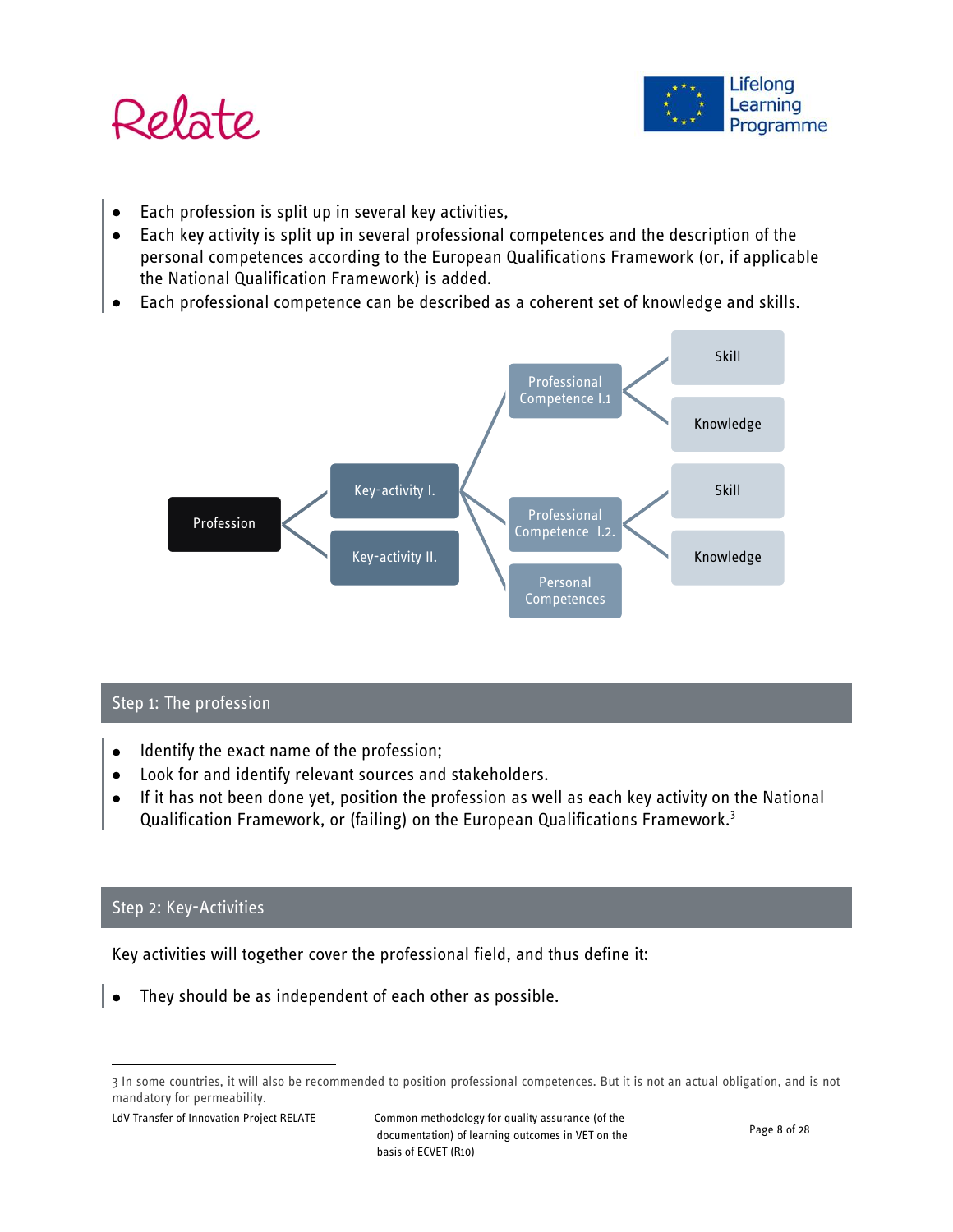



- Together, they must cover all activities for the performance of a profession, regardless of its application context.
- Some key activities can be called "transversal" when they cover the transversal realities for the practice of a profession.
- One profession should consist of 5 10 key activities depending on its structure or complexity.
- They should be formulated in the most simple and clear way as possible: usually an action verb and the object to which the action relates.
- For your guidance, here is a list of general action verbs: administrate coordinate create design - develop - ensure - follow - handle - help - implement - make - manage - organize participate - provide - regulate - run - start - use

### Example from Project "RELATE":

The description of the learning outcomes of the mentioned VET qualifications is done to promote the recognisability of these learning outcomes to higher education study programmes.

In Germany the kindergarten teacher qualification has been considered in order to determine, which acquired competences in VET could be recognized in the study programme "social pedagogy & management" of Partner FHD.

In Estonia the permeability between the learning outcomes acquired in the VET qualification Wellness and Spa (VET) and the study programme "Social Health" of Tallinn University Haapsalu College was focused.

In Finland comparison has been made between the VET practical nurse and the degree programme in Nursing Registered Nurse.

Therefore only key activities, which were part of both qualifications to be compared in VET and HE, were chosen for implementing this methodology.

Maybe you would identify specific key-activities, which you will seek in addition to the key activities necessary for the exercise of a profession. Those specific key-activities are not strictly required for the exercise of the profession. (For example, use of foreign languages for a chartered accountant.) These key-activities should still remain linked to a professional occupation.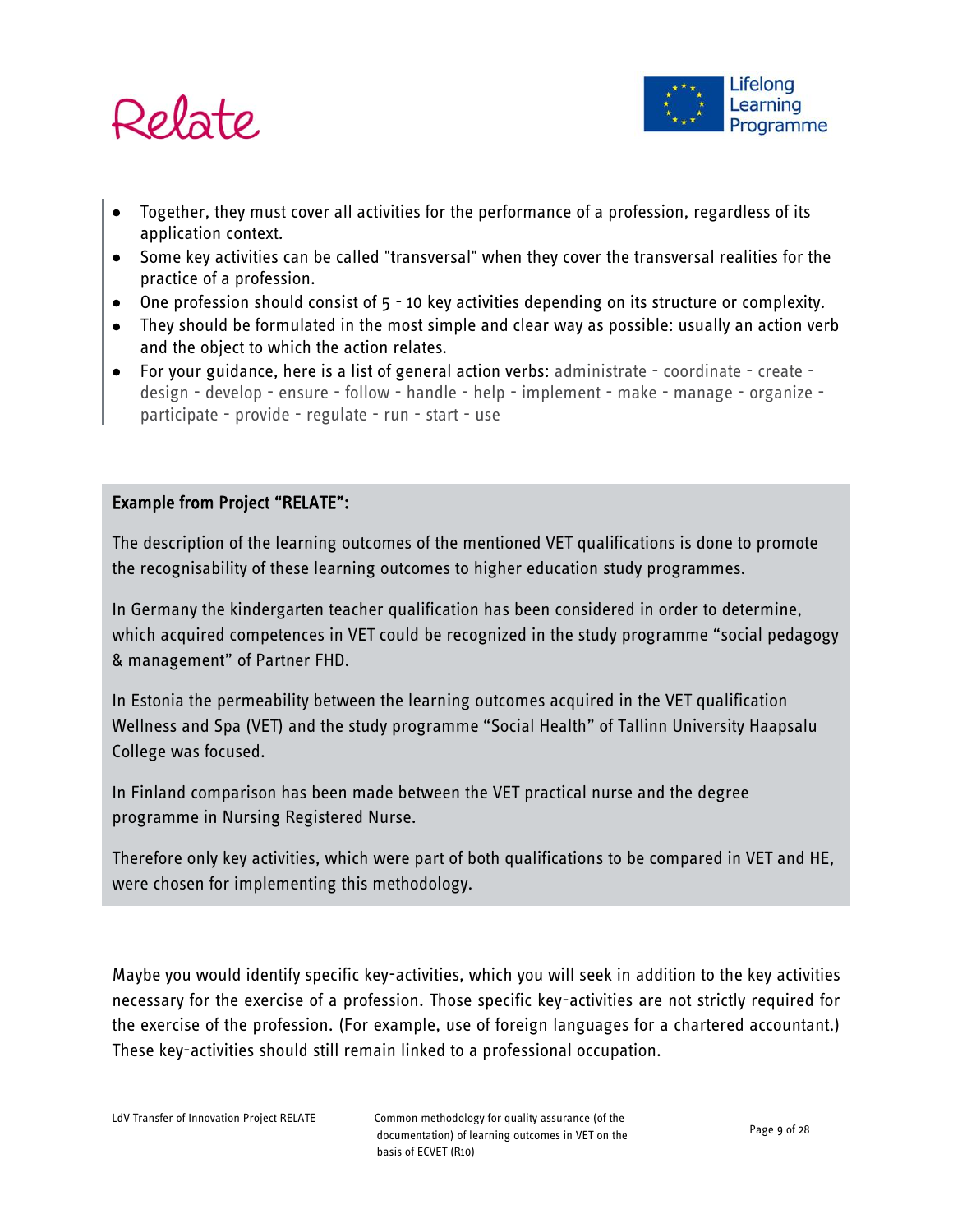



#### <span id="page-9-0"></span>Step 3: Professional Competences

"[Professional] Competence means the proven ability to use knowledge, skills and personal, social and/or methodological abilities, in work or study situations and in professional and personal development.(…) competence is described in terms of responsibility and autonomy."<sup>4</sup>

- Professional competences are necessary for a person to perform the key activities of a profession.
- Professional competences are observable behaviours.
- 2 to 10 professional competences form one key activity.

#### **☆ N.B.:**

If two key-activities require the same competences or too similar competences, try to combine these key activities.

#### <span id="page-9-1"></span>Step 4: Resources

Professional competences are described as a coherent set of knowledge, skills and personal competences. Together, they are applied to perform a professional task.

- Skills refer to actions which may be practical (e.g. use, cut, move, etc.) as well as cognitive processes5 (e.g. process, calculate, etc.).
- Knowledge "is described as theoretical and/or factual"6. It "is the body of facts, principles, theories and practice that is related to a field of work or study"<sup>7</sup> as the result of learning and understanding.
- Personal competences are organizational, social/ relational and psycho-emotional skills related to a profession. They refer to certain key competencies8, included as part of a professional occupation: learning to learn, social and civic competences, sense of initiative and

 $\overline{\phantom{a}}$ 

<sup>4</sup> Cf. RECOMMENDATION OF THE EUROPEAN PARLIAMENT AND OF THE COUNCIL of 23 April 2008 on the establishment of the European Qualifications Framework for lifelong learning (2008/C 111/01)

<sup>5</sup> Ibid.

<sup>6</sup> Ibid.

<sup>7</sup> lbid.

<sup>8</sup> Cf RECOMMANDATION OF THE EUROPEAN PARLIAMENT AND OF THE COUNCIL of 18 December 2006 on Key competences for lifelong learning (2006/962/EC)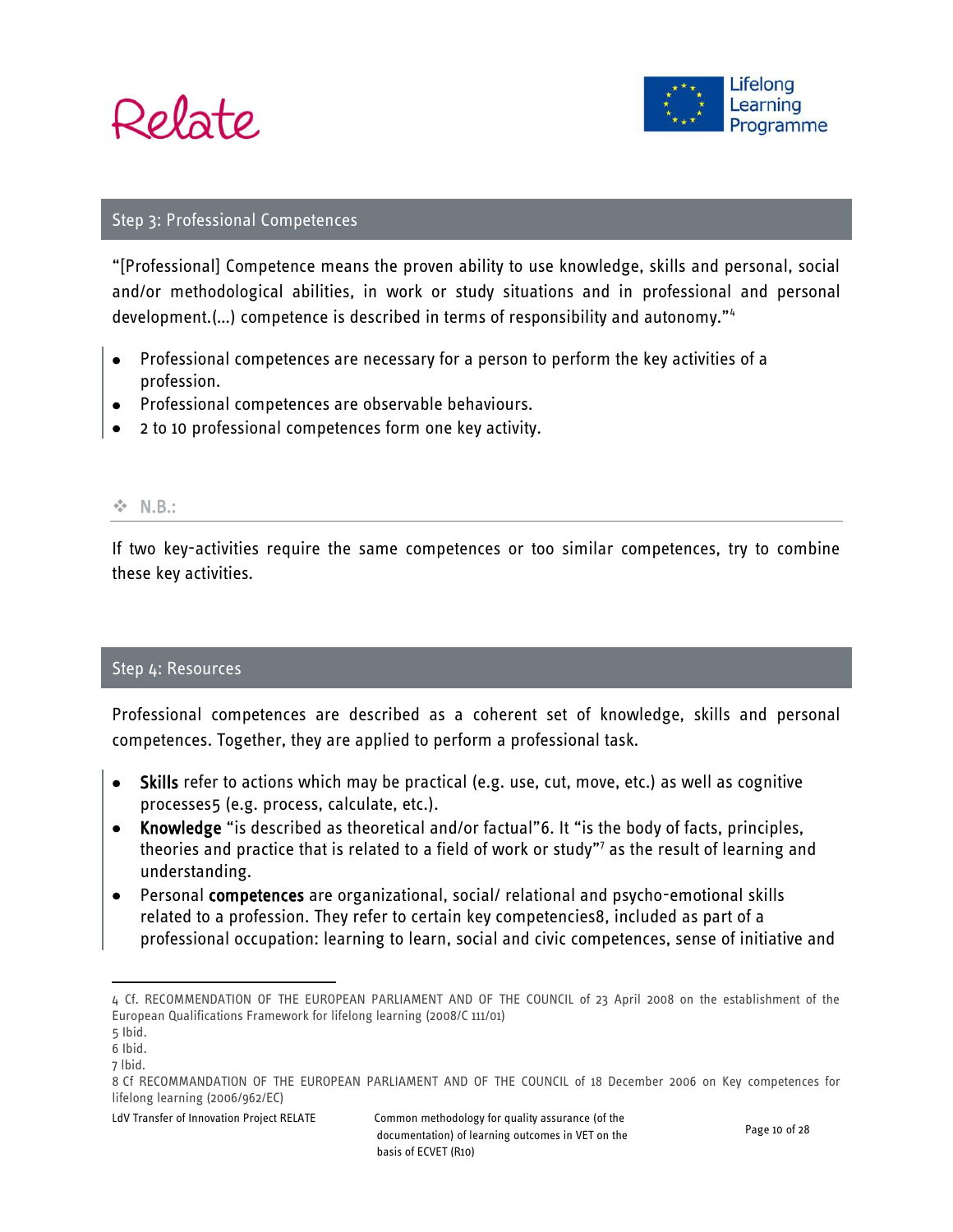



entrepreneurship, and (to some extent) cultural awareness and expression.<sup>9</sup> They are more diffuse and permanent than skills. They are often addressing to vigilance for safety, attention to the presentation. They thus represent transversal aspects of technical skills and soft skills, but only depending on the competences and professional activity to which they are attached.

#### 1<sup>st</sup> Example

The skills linked to "personal hygiene" will be seen differently according to what is taken into account:

- via "To take part to the quality and continuity of health care" (competence "respect base principles of professional hygiene"): this is a full technical skill, not a personal one, referring to specific tacks. It's not the same to wash your hands in the private domestic life, and when you have to replace a bandage. Also, as a part of an actual training course, it will be trained and evaluated in the course of health care
- or via a transversal activity of the type "integrate into working life" ("to have a correct context-specific professional presentation"): this will be trained in the context of the accompanying of the internship, or that of its preparation.
- $\rightarrow$  So we know to what the hygiene is associated. This has implications for teaching (associated with the practice), and in terms of assessment (criteria for the assessment standard).

In all cases, it is the profession that indicates the nature of those competences.

#### 2<sup>nd</sup> Example

In the Key-Activity "Respect the deontology rules, professional identity", the competence "To respect the patient in his identity, religious philosophical and cultural choices" asks for the personal skill "taking into account the habits of the persons linked to their culture, age, religion etc."

The personal skill is here an aspect very linked to the "Cultural awareness and expression" key activity $^{10}$ .

 $\overline{\phantom{a}}$ 

<sup>9</sup> Personal competences are hard to assess and the ability to pass an assessment related to them is often related to the context the assessment.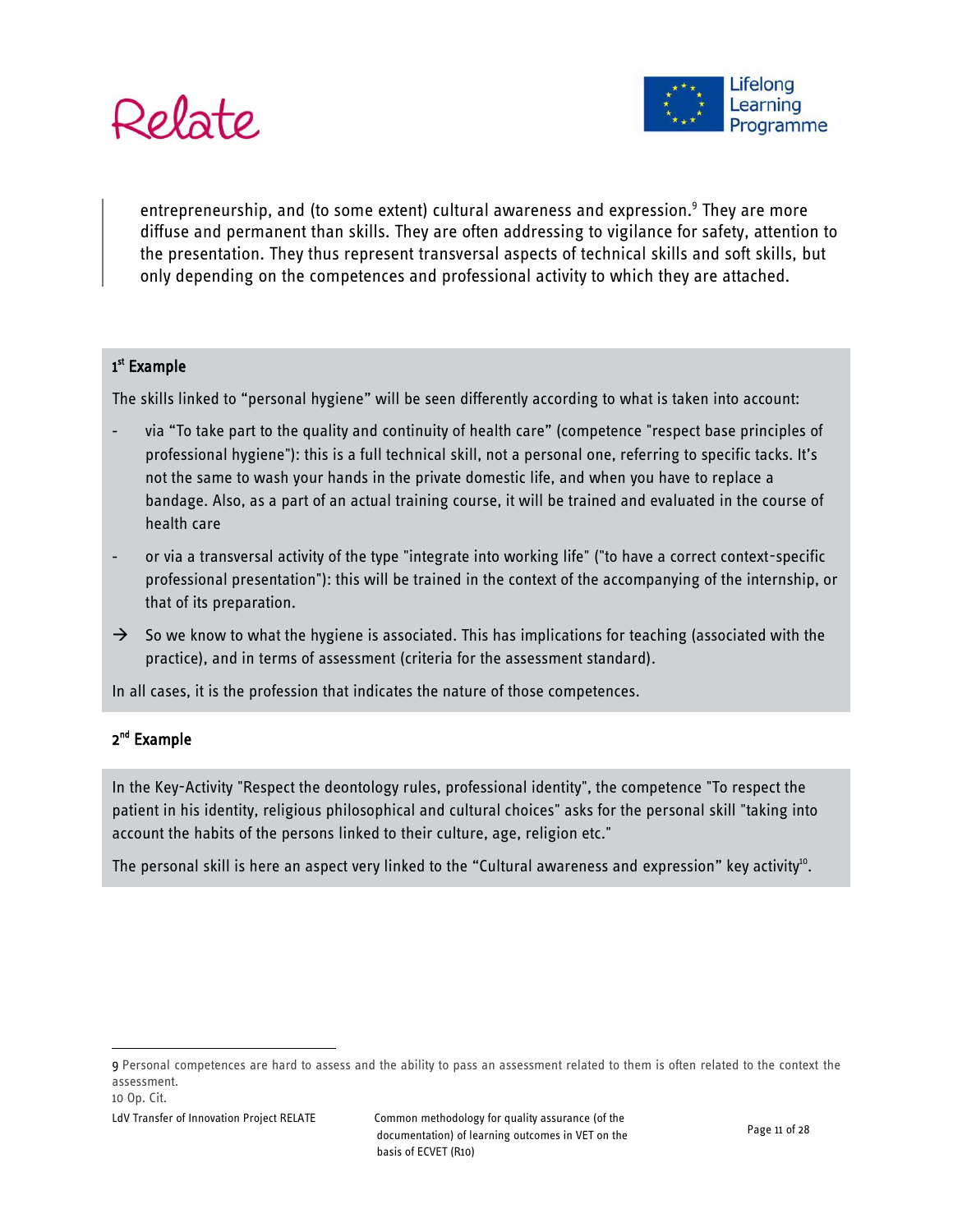



**☆ N.B.:** 

### To describe skills and knowledge

- use clear, observable action verbs with a defined object.  $\bullet$
- aim at formulating the qualification at the (minimum) level necessary to accomplish the task.  $\bullet$

For your guidance, here are examples for assessable active verbs: Knowledge: arrange, classify, define, describe, duplicate, explain, express, give example(s),identify, indicate, label, list, match, memorize, name, order, outline, recognize, relate, recall, repeat, reproduce, rewrite, select, state, summarize, translate Skills: analyse, appraise, argue, arrange, assess, calculate, combine, compare, conclude, decide, demonstrate, determine, develop, discuss, discriminate, experiment, expand, extend, evaluate, generalize, generate, illustrate, interpret, judge, locate, modify, organize, predict, recommend, relate, review, summarize, test, transfer, validate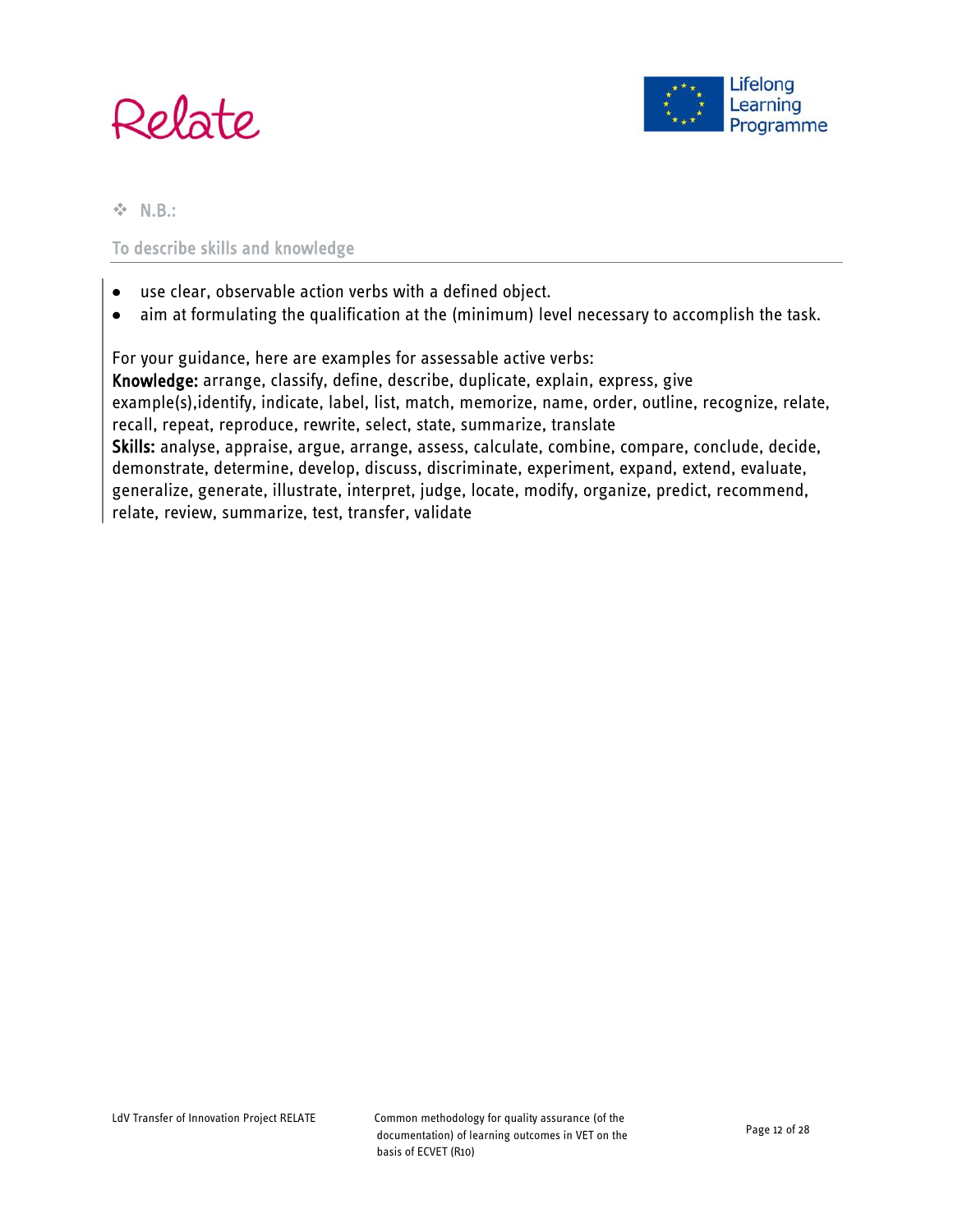



#### <span id="page-12-0"></span>Example n°3: Complete description of a profession in key-activities (Germany)

#### Overview on Units of Learning Outcomes

#### Key Activities and Professional Competences

Qualification: State-assessed Social Care Assistant

GQF Level: 3

Key Activities and Professional Competences

#### Arrange and deliberate on your own work, and arrange in accordance with tasks and client requirements

Developing a professional identity and socio-pedagogical attitude

Purposefully organising own work schedule

On the basis of perception and observation, comprehending the life situation of the various clients

Plan, carry out and deliberate on client-oriented nursing care, education, and personal development processes

#### Assisting socio-pedagogical and socio-nursing care specialists

Considering Legal Framework of Professional Activities

Acting according to Facility-specific parameters

Contributing to team work and in the network of specialists in social-care work

#### Assisting the cultural-creative process

Working with creative Forms of Expression

Working with musical Forms of Expression

Working with playful Forms of Expression

Working with physical and rhythmic Forms of Expression

Working with Forms of Expression in Media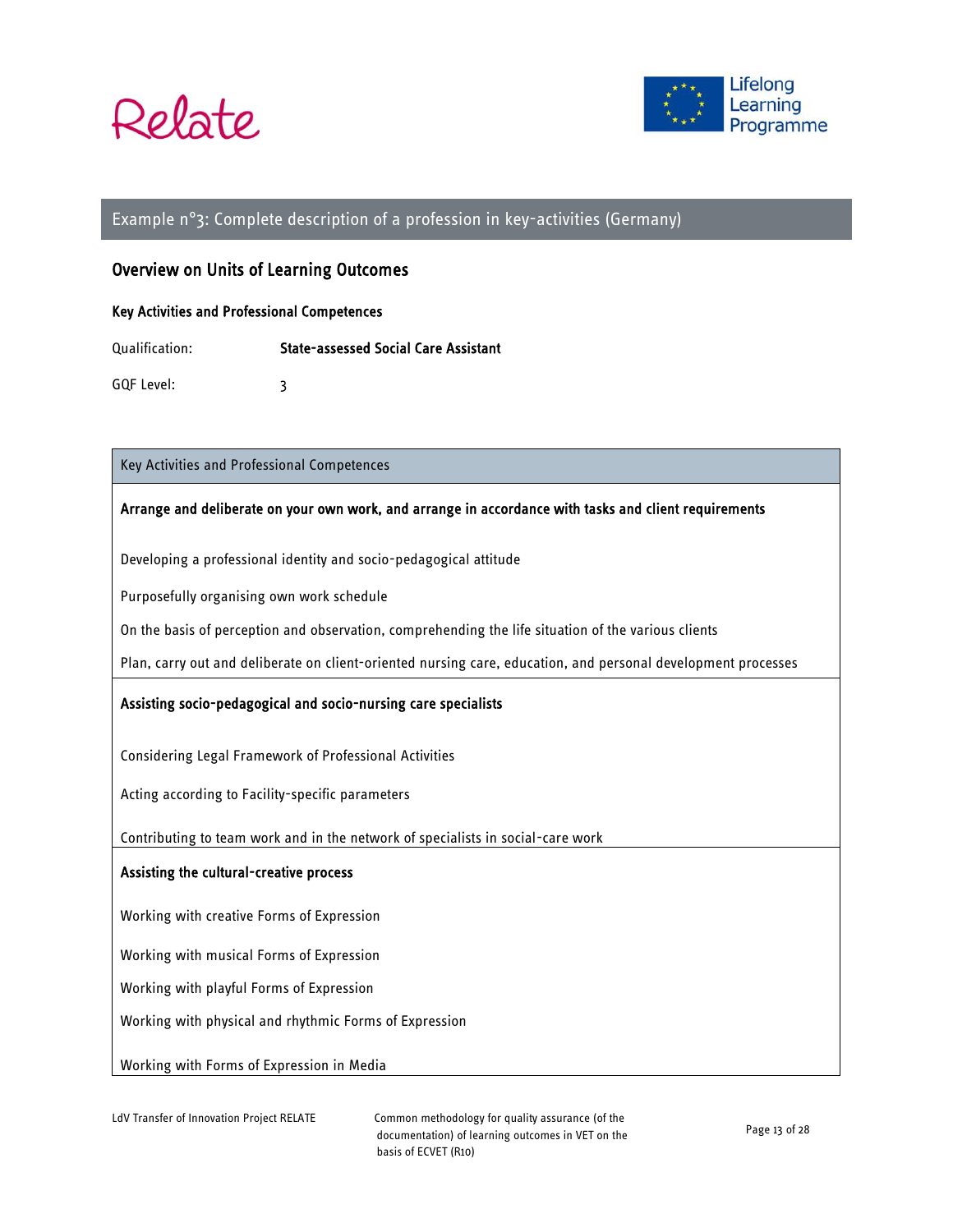



#### Assist clients with the arrangement of their living environment and dealing with daily life

Develop relationships with the clients on the basis of the knowledge of psychological, pedagogical, and

Assist clients in dealing with daily life

Assist, advise, and guide clients particular life situations and crisis

Set up functional living spaces that is development-promoting, and aesthetic

Assist Clients with Housekeeping and Nutritional Intake

#### Implementing Client Care personally and situation-related

Assisting Clients with Personal Hygiene

To Arrange Nursing Care in Accordance with Hygiene Requirements

To Assist Clients with their Mobility, with Disruptions in Moving, as well as with Rest and Sleep

Assist Clients with Eating and Aid with Disruptions in the Digestive System

Assist clients in the maintenance of the heart-circulatory functions and respiration. Carrying out countermeasures in case of disruptions of the heart-circulatory system and respiration

Assist the Sensory Perception of Patients

Assist Clients suffering Neurological and Psychiatric Illnesses

Administering Professional First Aid in Emergency Situations

Legal Framework:

Curriculum valid for the federal state of Saxony: Sächsisches Staatsministerium für Kultus (Hrsg.): Lehrpläne für die Berufsfachschule: Berufsfachschule für Sozialwesen, Staatlich geprüfte Sozialassistentin, Staatlich geprüfter Sozialassistent, Klassenstufen 1 und 2 sowie 1 bis 3, August 2005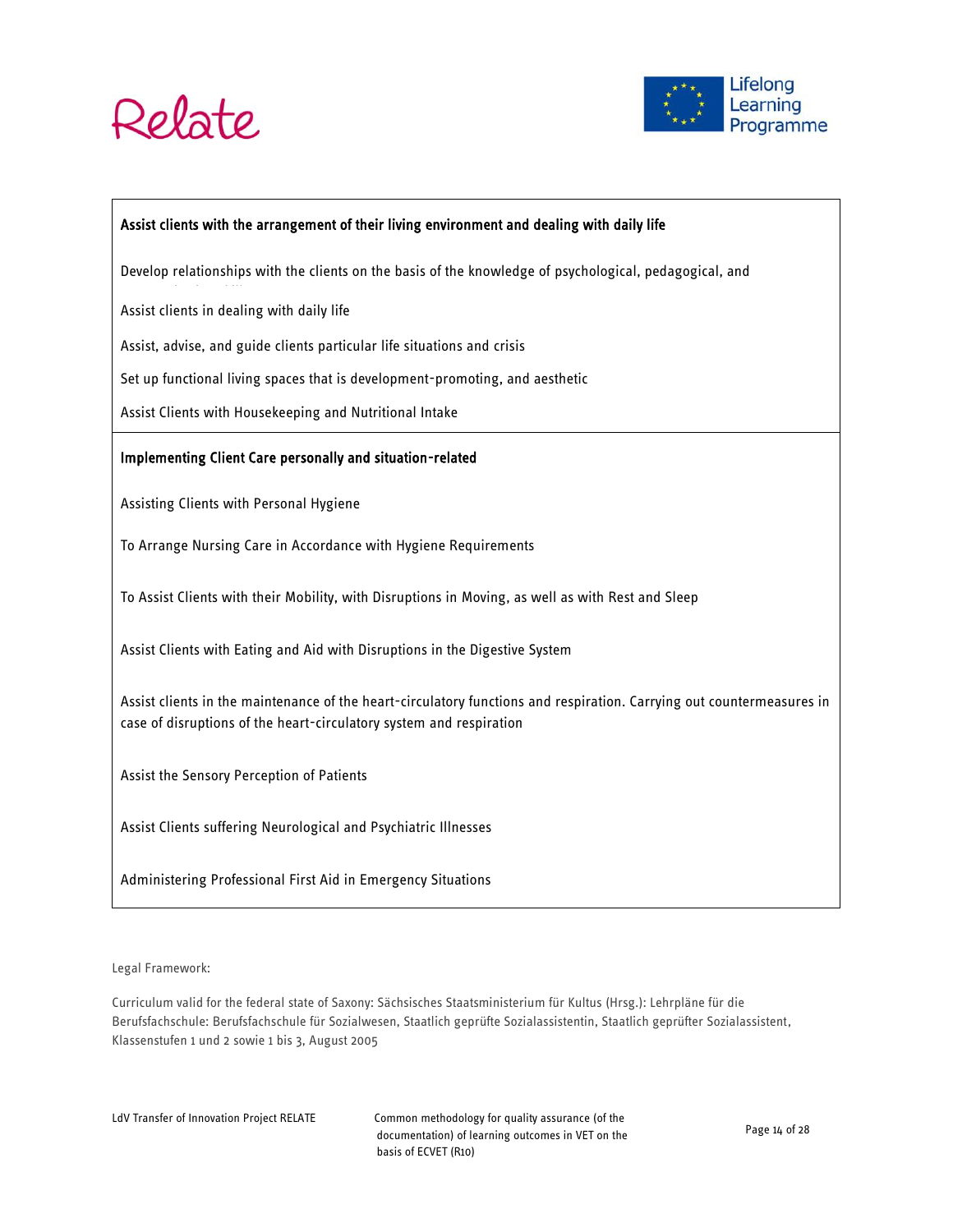



# <span id="page-14-0"></span>Example n°4: Excerpt from Social Care Assistant Learning Outcome Description (Germany)

| <b>Key Activity</b>                                                                                                                                                                                                                  |                                                                                                                                                                                                                                                                                                                                                                                                                                                                                                                         |  |  |  |  |
|--------------------------------------------------------------------------------------------------------------------------------------------------------------------------------------------------------------------------------------|-------------------------------------------------------------------------------------------------------------------------------------------------------------------------------------------------------------------------------------------------------------------------------------------------------------------------------------------------------------------------------------------------------------------------------------------------------------------------------------------------------------------------|--|--|--|--|
| Arrange and deliberate on your own work, and arrange in accordance with tasks and client requirements                                                                                                                                |                                                                                                                                                                                                                                                                                                                                                                                                                                                                                                                         |  |  |  |  |
| <b>Qualification</b><br>Social Care Assistant                                                                                                                                                                                        | <b>GQF Level:</b><br>3                                                                                                                                                                                                                                                                                                                                                                                                                                                                                                  |  |  |  |  |
| <b>Assessment Instruments:</b><br>Oral examination (Expert discussion), practical examination at workplace, written examination                                                                                                      |                                                                                                                                                                                                                                                                                                                                                                                                                                                                                                                         |  |  |  |  |
| <b>Professional Competence</b>                                                                                                                                                                                                       |                                                                                                                                                                                                                                                                                                                                                                                                                                                                                                                         |  |  |  |  |
| Develop a professional identity and socio-pedagogical attitude                                                                                                                                                                       |                                                                                                                                                                                                                                                                                                                                                                                                                                                                                                                         |  |  |  |  |
| <b>Skills</b>                                                                                                                                                                                                                        | Knowledge                                                                                                                                                                                                                                                                                                                                                                                                                                                                                                               |  |  |  |  |
| • Conscientiously practice the professional role of Social<br>Assistant in the Social Care and Pedagogical fields<br>· Cultivate a represent a pedagogical attitude<br>• Develop and represent professional ethics                   | • Describe the professional image of the Social Assistant in<br>contrast to other professions in the Social Care and Pedagogical<br>fields<br>• Define own professional role in accordance with the<br>requirements of the Social Care and Pedagogical fields, and<br>describe personal motivation and personal qualifications for the<br>job as Social Assistant<br>. Understand the humanistic and ethical values as the guidelines<br>to personal behaviour<br>• Understand the dimensions of pedagogical activities |  |  |  |  |
| <b>Professional Competence</b>                                                                                                                                                                                                       |                                                                                                                                                                                                                                                                                                                                                                                                                                                                                                                         |  |  |  |  |
| Purposefully organise own work schedule                                                                                                                                                                                              |                                                                                                                                                                                                                                                                                                                                                                                                                                                                                                                         |  |  |  |  |
| <b>Skills</b>                                                                                                                                                                                                                        | Knowledge                                                                                                                                                                                                                                                                                                                                                                                                                                                                                                               |  |  |  |  |
| • Use the instruments of time management for the effective<br>execution of professional duties                                                                                                                                       | • Describe the instruments for organise personal work schedule<br>and work environment                                                                                                                                                                                                                                                                                                                                                                                                                                  |  |  |  |  |
| <b>Professional Competence</b>                                                                                                                                                                                                       |                                                                                                                                                                                                                                                                                                                                                                                                                                                                                                                         |  |  |  |  |
| On the basis of perception and observation, comprehending the life situation of the various clients                                                                                                                                  |                                                                                                                                                                                                                                                                                                                                                                                                                                                                                                                         |  |  |  |  |
| <b>Skills</b>                                                                                                                                                                                                                        | Knowledge                                                                                                                                                                                                                                                                                                                                                                                                                                                                                                               |  |  |  |  |
| • Observe patients in their behaviour with detail to attention<br>and with awareness of the their situation<br>. Observe patients objectively and purposefully<br>• Be actively aware/conscious of own effectiveness and<br>activity | • Understand supervision/monitoring and monitoring procedures<br>as a basis for professional activity<br>• Describe mistakes in observation and its phenomena<br>• Describe monitoring and assessment methods                                                                                                                                                                                                                                                                                                           |  |  |  |  |
| LdV Transfer of Innovation Project RELATE<br>Common methodology for quality assurance (of the                                                                                                                                        |                                                                                                                                                                                                                                                                                                                                                                                                                                                                                                                         |  |  |  |  |

documentation) of learning outcomes in VET on the basis of ECVET (R10)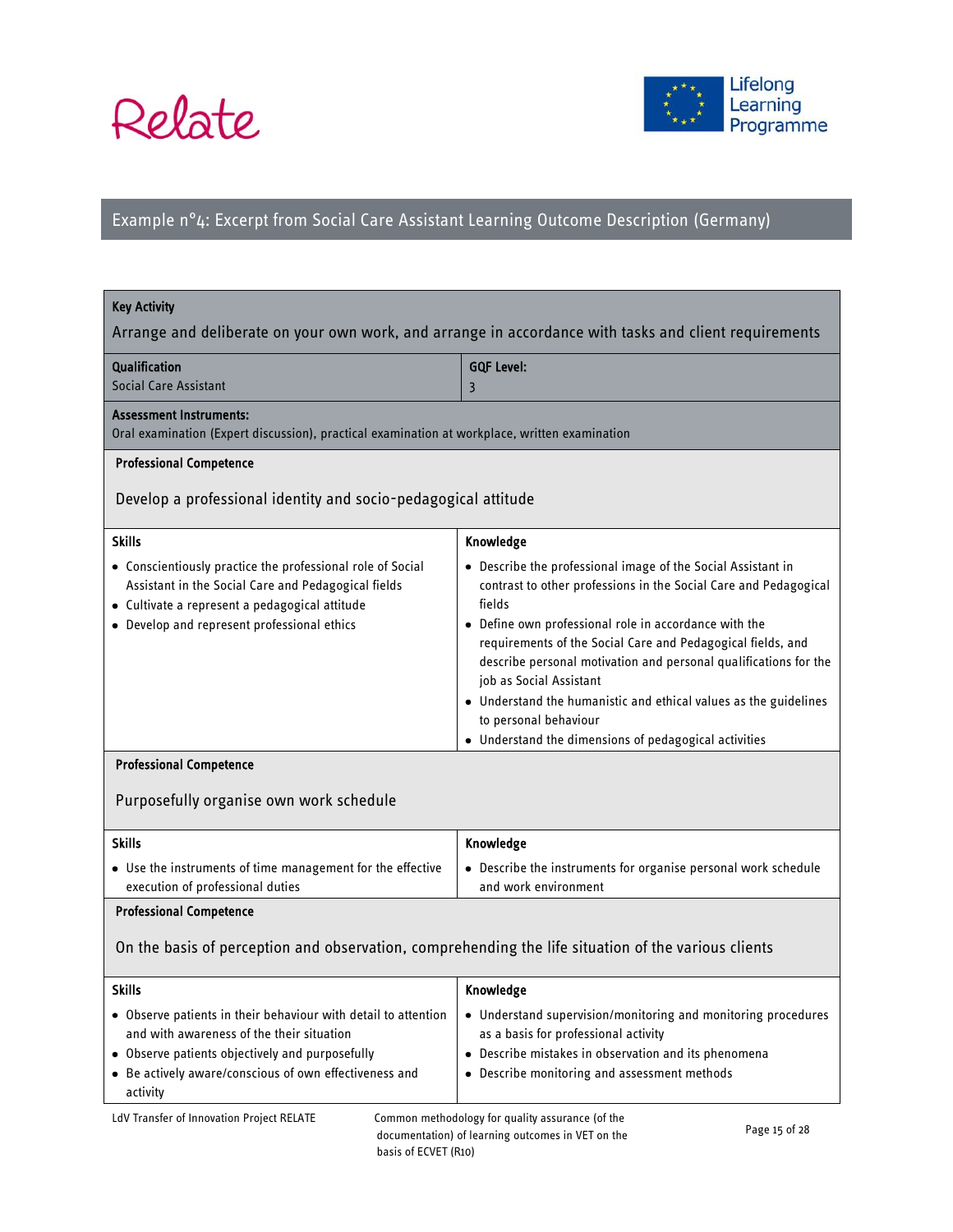



| ↓ ● Perform goal-oriented supervision in its various forms and |
|----------------------------------------------------------------|
| methods under the direction of specialists                     |
| $\bullet$ Assess and document supervision                      |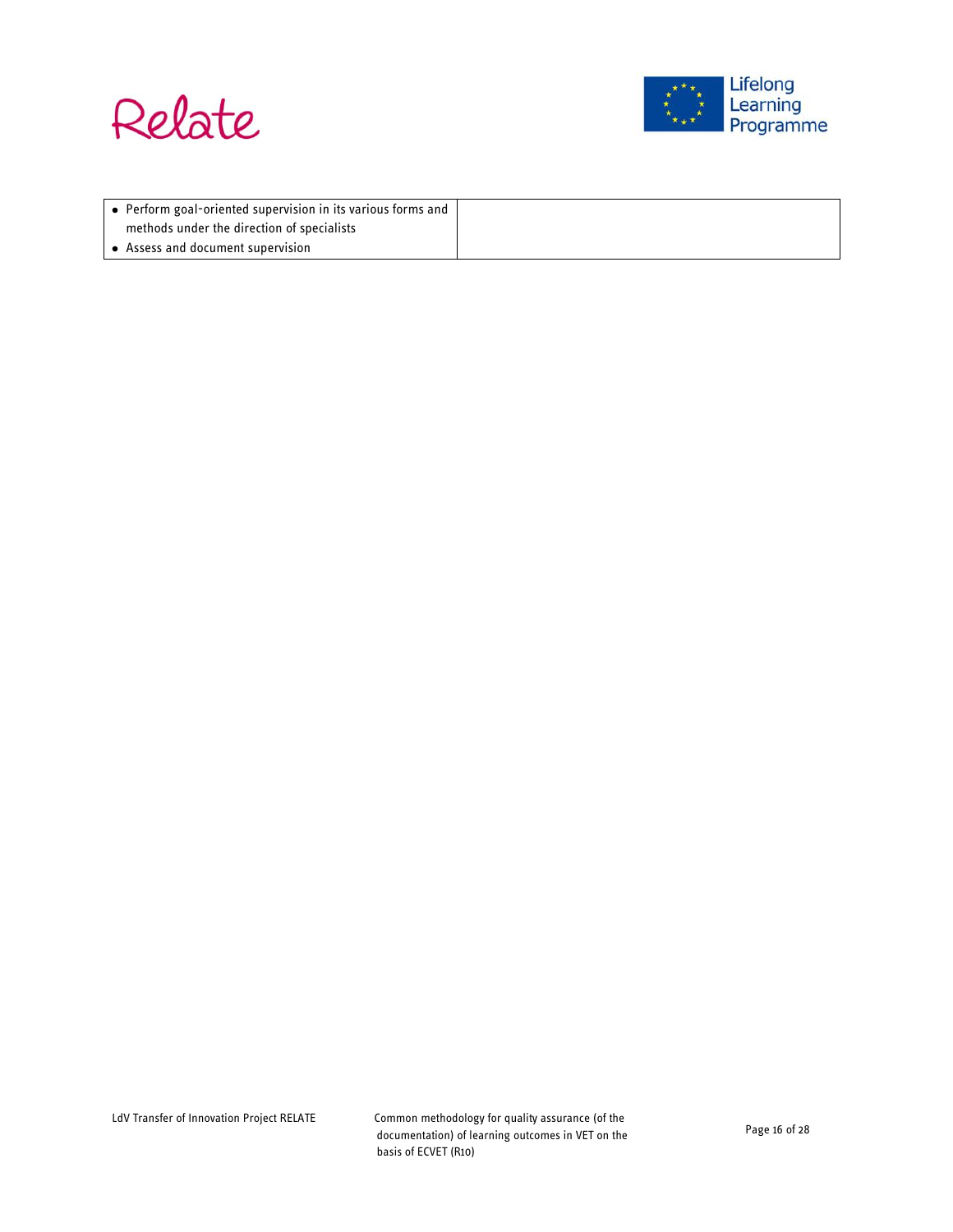# Relate



#### Professional Competence

Plan, carry out and deliberate on client-oriented nursing care, education, and personal development processes

| <b>Skills</b>                                                                                                                                                                                                                                                                                                                                                                                                                                                                                                     | Knowledge                                                                                                                                                                                                                                                                                                                                                                                                                                                                                                                                                                                                                                                                                                                                                                                                                                                                                                                                                                                                                                                                                                                                                                                                                                                                                                                                                                                                                                                         |  |
|-------------------------------------------------------------------------------------------------------------------------------------------------------------------------------------------------------------------------------------------------------------------------------------------------------------------------------------------------------------------------------------------------------------------------------------------------------------------------------------------------------------------|-------------------------------------------------------------------------------------------------------------------------------------------------------------------------------------------------------------------------------------------------------------------------------------------------------------------------------------------------------------------------------------------------------------------------------------------------------------------------------------------------------------------------------------------------------------------------------------------------------------------------------------------------------------------------------------------------------------------------------------------------------------------------------------------------------------------------------------------------------------------------------------------------------------------------------------------------------------------------------------------------------------------------------------------------------------------------------------------------------------------------------------------------------------------------------------------------------------------------------------------------------------------------------------------------------------------------------------------------------------------------------------------------------------------------------------------------------------------|--|
| • Understand the life situation of the clients under the<br>guidance and instructions of specialists and drawing<br>conclusions for one's own professional actions<br>• Support the creation of development-promoting<br>environment<br>• Plan and create an educational and supervisory processes<br>together with experts and patients, in a by-need and<br>resource-oriented manner<br>• Understand learning as a life-long process and to<br>purposely promote it<br>. Work with individuals and small groups | • Know the fundamentals of education, personal development,<br>and supervision:<br>Importance of learning, education, and supervision for<br>$\bullet$<br>socialisation<br>Learning, education, and supervision on behalf of the<br>community<br>Educational goals of child day care<br>Pedagogical concepts and approaches<br><b>Educational plans</b><br>$\bullet$<br>• Explain the various aspects of the development of people in the<br>course of their life:<br>Development processes and particularities of various age<br>٠<br>groups<br>Analyses of different life situations<br>Possible developmental disorders, e.g. in the fields of<br>$\bullet$<br>speech, cognition, motor function, social behaviour<br>Demonstrate possibilities of development promotion in<br>accordance with the individuality of the person concerned<br>• Reflect on the concept of life-long learning and personal<br>learning biography<br>• Describe learning strategies and work techniques<br>• Describe the basics of creation of a develop-promoting<br>environment, e.g. space and time, promotion of self-assertion,<br>aiding the self-learning (auto-didactic) process<br>· Explain selected didactic-methodical principles, e.g. clarity,<br>activity, real-life orientation, normalisation<br>• Demonstrate the possibilities of work with individuals and with<br>groups<br>• Reflect on the forms of human coexistence (esp. the importance<br>of families) |  |

#### Personal Competences

- Work within a group and occasionally offer support.  $\bullet$
- Help shape the learning or work environment, present processes and results to the appropriate recipients of such  $\bullet$ information.
- Learn or work autonomously and responsibly including within contexts which are less familiar.
- Appraise own actions and the actions of others.  $\bullet$
- Request learning guidance and select various learning aids. $\bullet$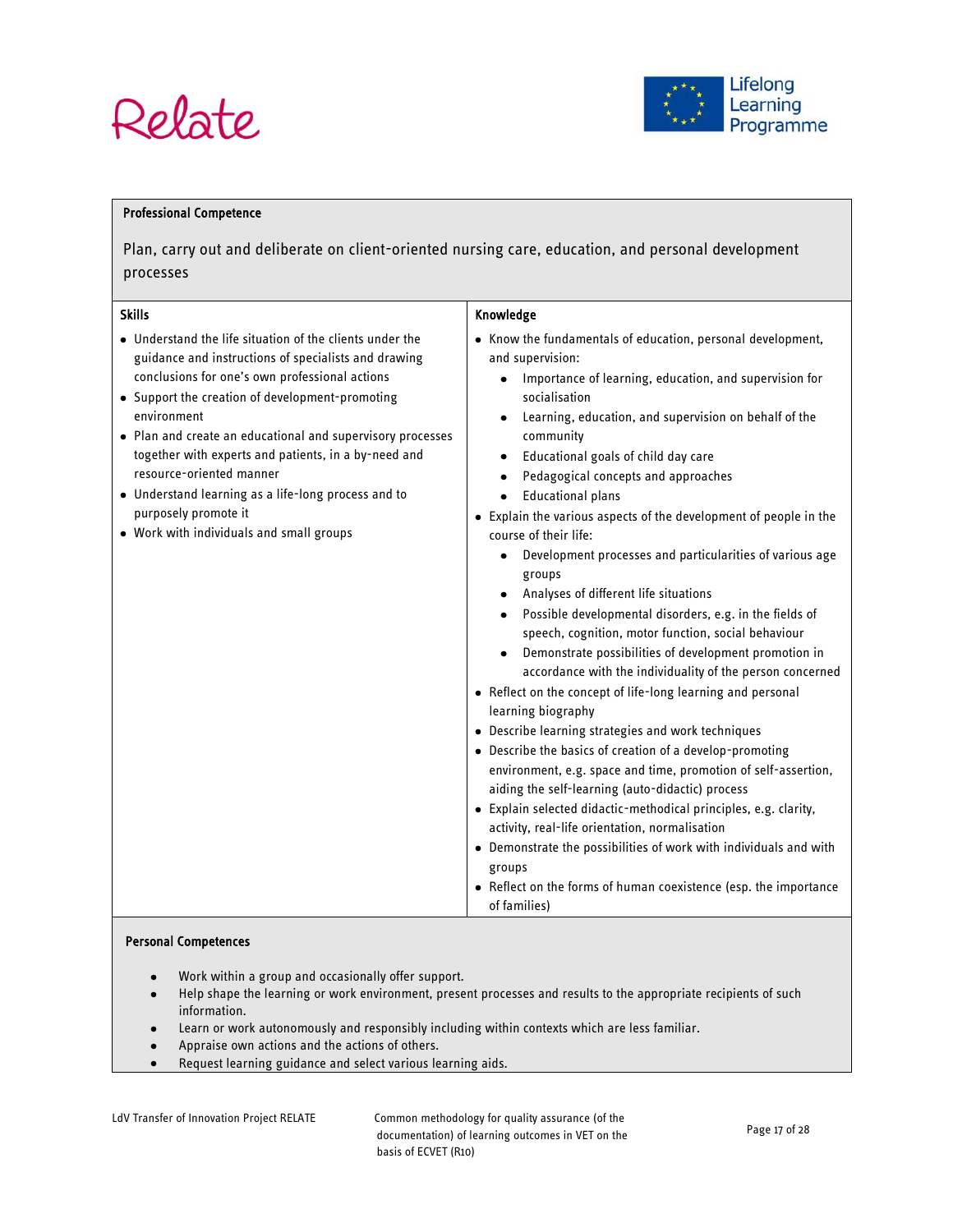



# <span id="page-17-0"></span>4 Documentation of assessed learning outcomes in VET

An assessment process results in a statement on whether the envisaged learning outcomes have been achieved and whether the learning process has been completed successfully (according to the assessment template or grid). This is to be certified by written documents.

The term certification refers – according to the definition given in the CEDEFOP glossary "Quality in education and training" – to the "process of issuing a certificate, diploma or title formally attesting that a set of learning outcomes (knowledge, know-how, skills and/or competences) acquired by an individual have been assessed and validated by a competent body against a predefined standard."<sup>11</sup>

If an integrated assessment for obtaining a complete qualification has been passed, the competent institution is to issue a certificate on this degree. It is recommended to supplement this certificate by a personal transcript of records (including the description of the achieved learning outcomes).

This personal transcript should – similar to europass mobility/europass certificate – contain the following information:

- Details about the learner
- Details about the issuing institution including contact person and contact data
- Training history
- Description of Skills and competences acquired during VET qualification
	- o Activities or tasks performed, if applicable
	- o Professional competences, skills and knowledge acquired
	- o Language skills and competences acquired
	- o ICT skills acquired
	- o Other skills (social, organisational, etc.) acquired

For the obtainment of partial qualifications, for example in international mobilities, the institutions competent to issue certificates will do this according to their standard procedures. If a practical training has been completed abroad, the internship company is to issue a certificate. Both

 $\overline{a}$ 

<sup>&</sup>lt;sup>11</sup> Cedefop (2011): Glossary / Glossar / Glossaire: Quality in education and training / Qualität in der allgemeinen und beruflichen Bildung / La qualité dans l'enseignement et la formation, Luxembourg: Publications Office of the European Union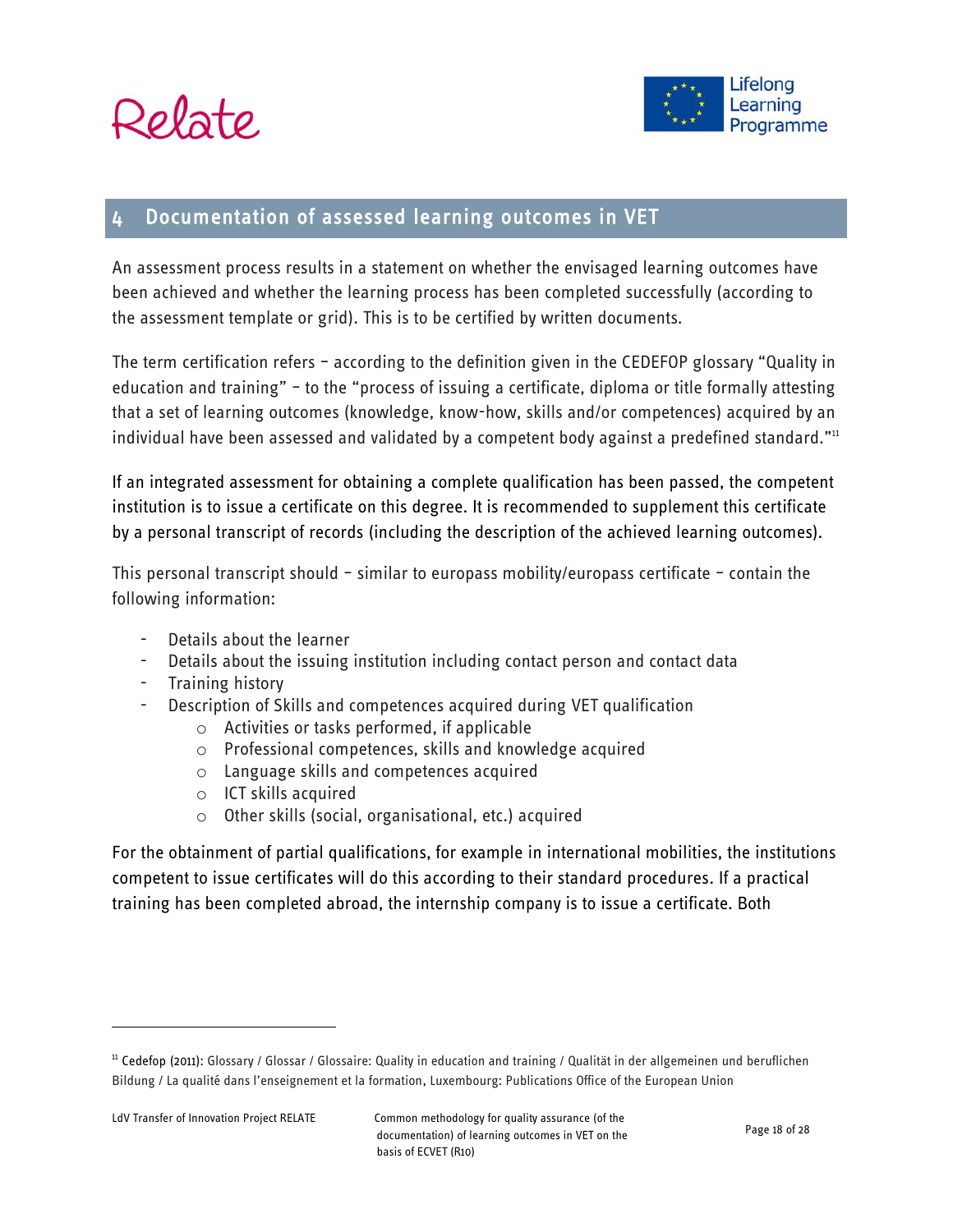



document types should be supplemented by the "europass mobility"<sup>12</sup> and / or the personal transcript.

A personal transcript for a learner mobility should contain:

- Details about the learner
- Details about the issuing institution including contact person and contact data
- Data on the sending and hosting institutions and
- Description of the learning mobility experience
- Description of Skills and competences acquired during learning mobility experience
	- o Activities or tasks performed, if applicable
	- o Professional competences, skills and knowledge acquired
	- o Language skills and competences acquired
	- o ICT skills acquired
	- o Other skills (social, organisational, etc.) acquired

# <span id="page-18-0"></span>5 Bibliography

#### European and national productions

- RECOMMENDATION OF THE EUROPEAN PARLIAMENT AND OF THE COUNCIL of 18 June 2009 on the establishment of a European Credit System for Vocational Education and Training (ECVET) (2009/C 155/02)
- RECOMMENDATION OF THE EUROPEAN PARLIAMENT AND OF THE COUNCIL of 18 December 2006 on key competences for lifelong learning (2006/962/CE)
- RECOMMENDATION OF THE EUROPEAN PARLIAMENT AND OF THE COUNCIL of 23 April 2008 on the establishment of the European Qualifications Framework for lifelong learning (2008/C 111/01)
- European Commission : DG Education et culture : Get to know ECVET better : questions and answers, 2010
- Nationale Koordinierungsstelle ECVET, *Geographical mobility in vocational Education and* Training : Guidelines for describing units of learning outcomes, [www.ecvet-info.de](http://www.ecvet-info.de/)
- CEDEFOP, note d'information : quand on définit les résultats de l'apprentissage dans les programmes, chaque apprenant compte, mars/avril 2011
- CEDEFOP, Learning outcomes approaches in VET curricula : a comparative analysis of nine European countries, research paper n°6, 2010

 $\overline{\phantom{a}}$ 

<sup>&</sup>lt;sup>12</sup> cf[. http://europass.cedefop.europa.eu/en/home](http://europass.cedefop.europa.eu/en/home)

LdV Transfer of Innovation Project RELATE Common methodology for quality assurance (of the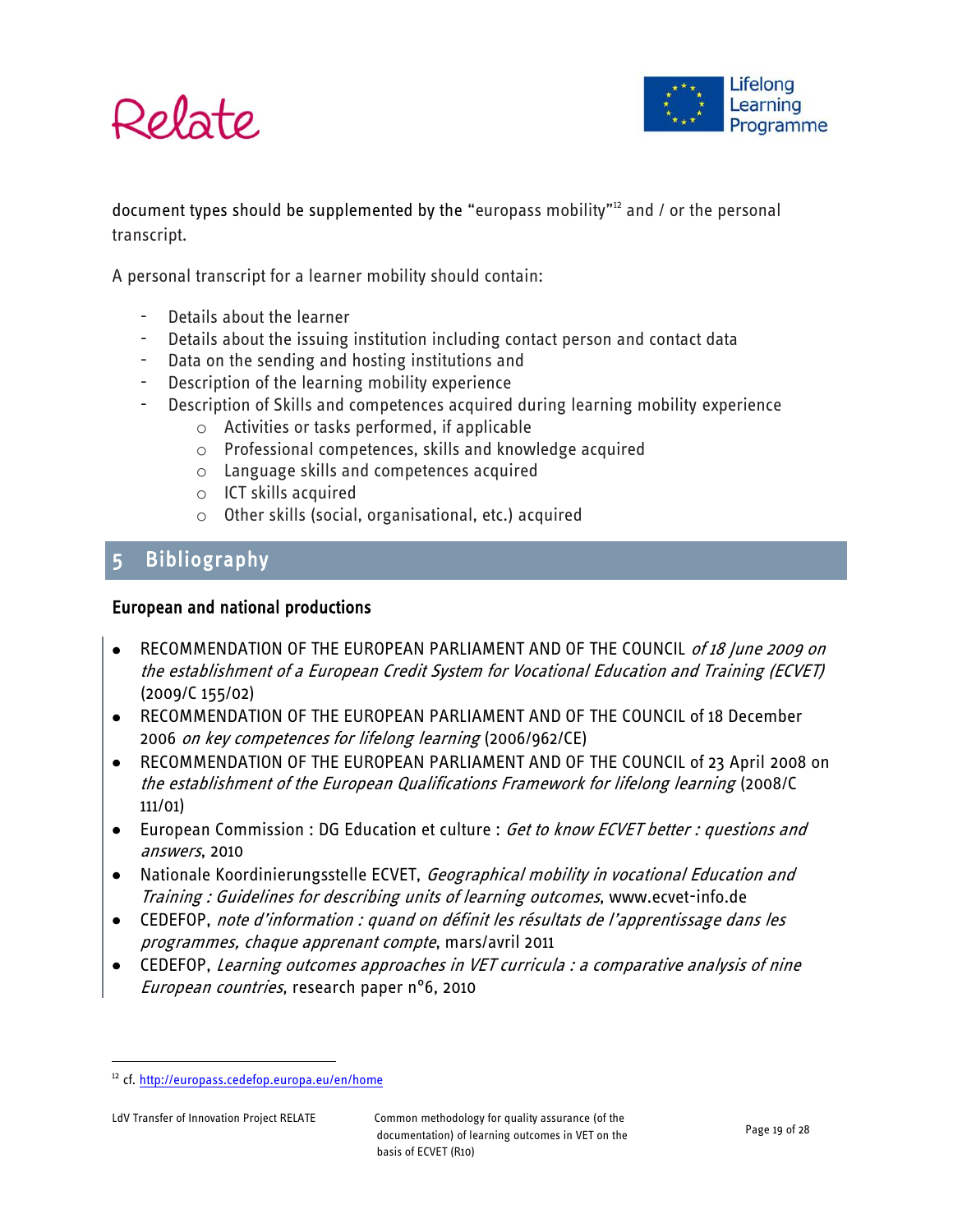



# European Projects

- Thésée, Le guide méthodologique des passerelles et des filières, 2008
- 2PFIP, Le guide des bonnes pratiques, 2010
- DECVET: oral and graphic presentation done by Sylvia KEUSCH the 29th of december 2011 on a meeting in Brussels for the PROPER Chance LdV Project
- PROPER CHANCE: Implementing ECVET in the field of health and social care for the promotion of professional permeability and geographical mobility

# <span id="page-19-0"></span>6 List of abbreviations

| <b>RPL</b>     | <b>Recognition of Prior Learning</b>                         |
|----------------|--------------------------------------------------------------|
| <b>VET</b>     | <b>Vocational Education and Training</b>                     |
| HE             | <b>Higher Education</b>                                      |
| LO             | Learning Outcomes                                            |
| MoU            | Memorandum of Understanding                                  |
| LA             | Learning Agreement                                           |
| <b>ECVET</b>   | European Credit System for Vocational Education and Training |
| <b>ECTS</b>    | European Credit Transferable System                          |
| <b>CEDEFOP</b> | European Centre for the Development of Vocational Training   |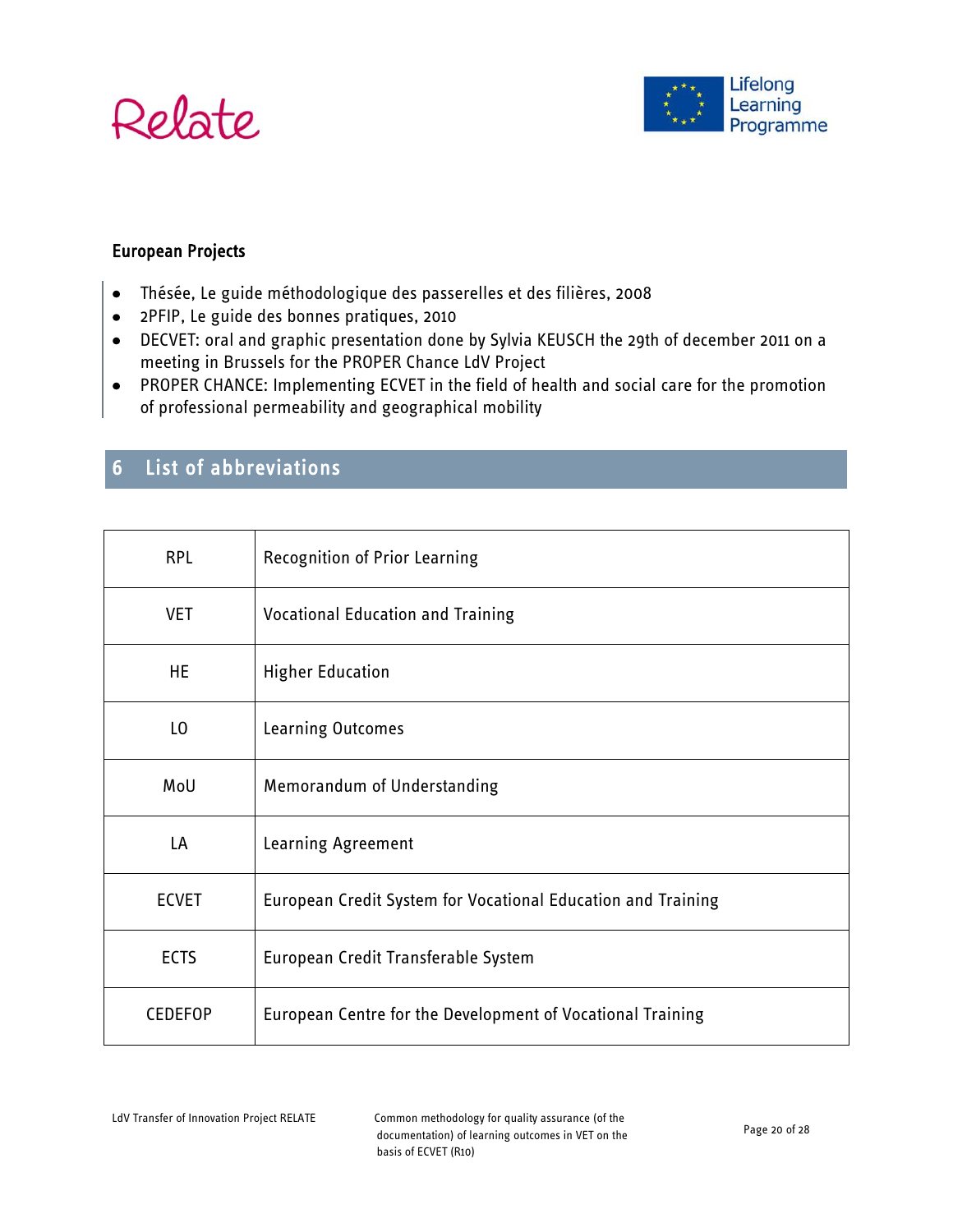



# <span id="page-20-0"></span>**Attachments**

# <span id="page-20-1"></span>**7.1 Personal Transcript on acquired learning outcomes (permeability)**

In order to support permeability on the European labour and education market, this personal transcript should be issued for each learner who leaves a training institution, no matter how long he or she has attended the institution. The personal transcript is to document all learning outcomes which have been achieved during this specific training period. The personal transcript belongs to the learner and will be an important personal document to apply for further training or employment.

### 1 This personal transcript is awarded to

| Surname | <b>First Name</b> |
|---------|-------------------|

Address (street, house number, postcode, city, country)

Date of Birth (dd.mm.yyyy) Nationality

Signature of the holder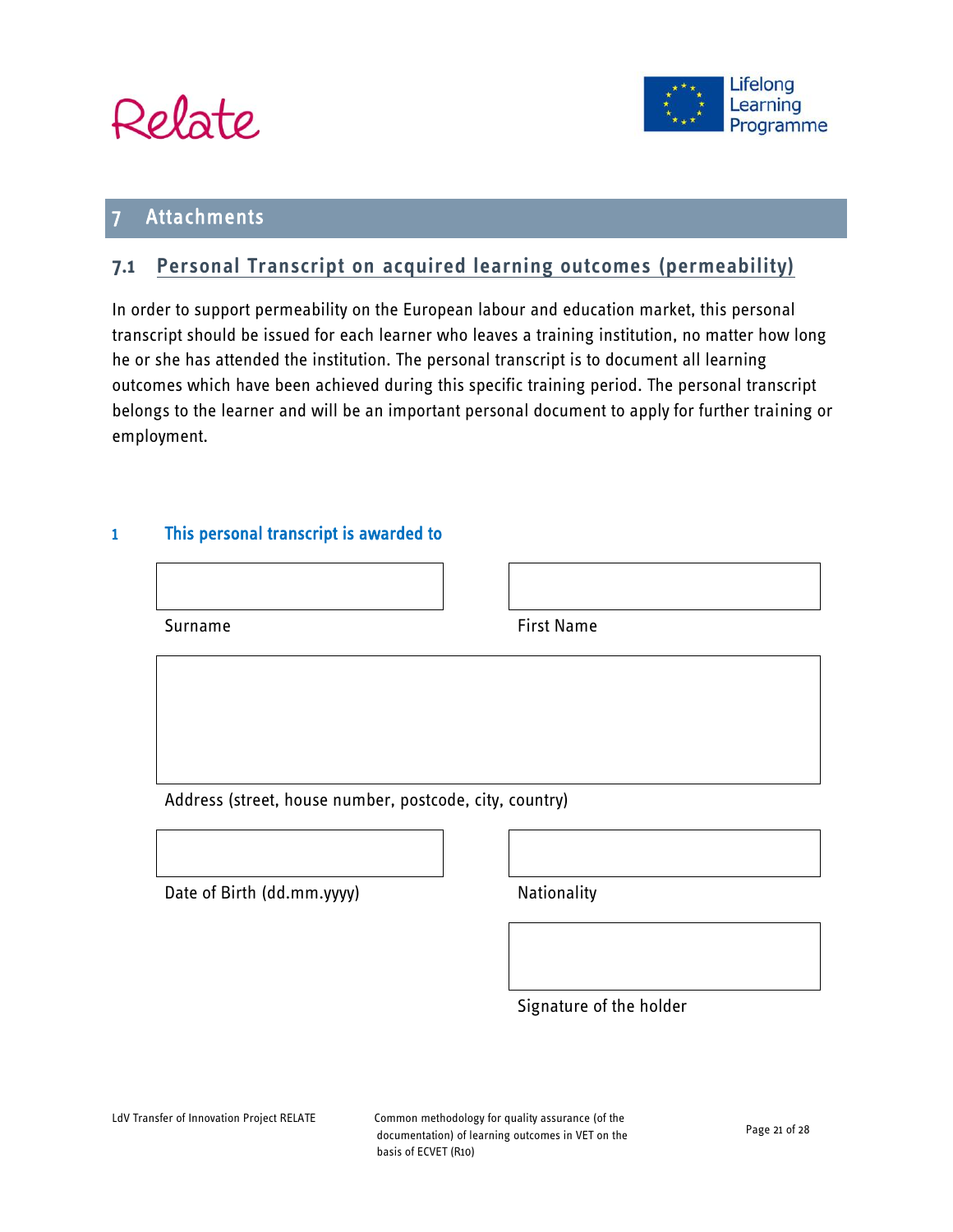



# 2 This personal transcript is issued by

Name and address of issuing organization

Issuing Date (dd.mm.yyyy)

Contact person Title / Position

Telephone **E-Mail** 

Stamp and Signature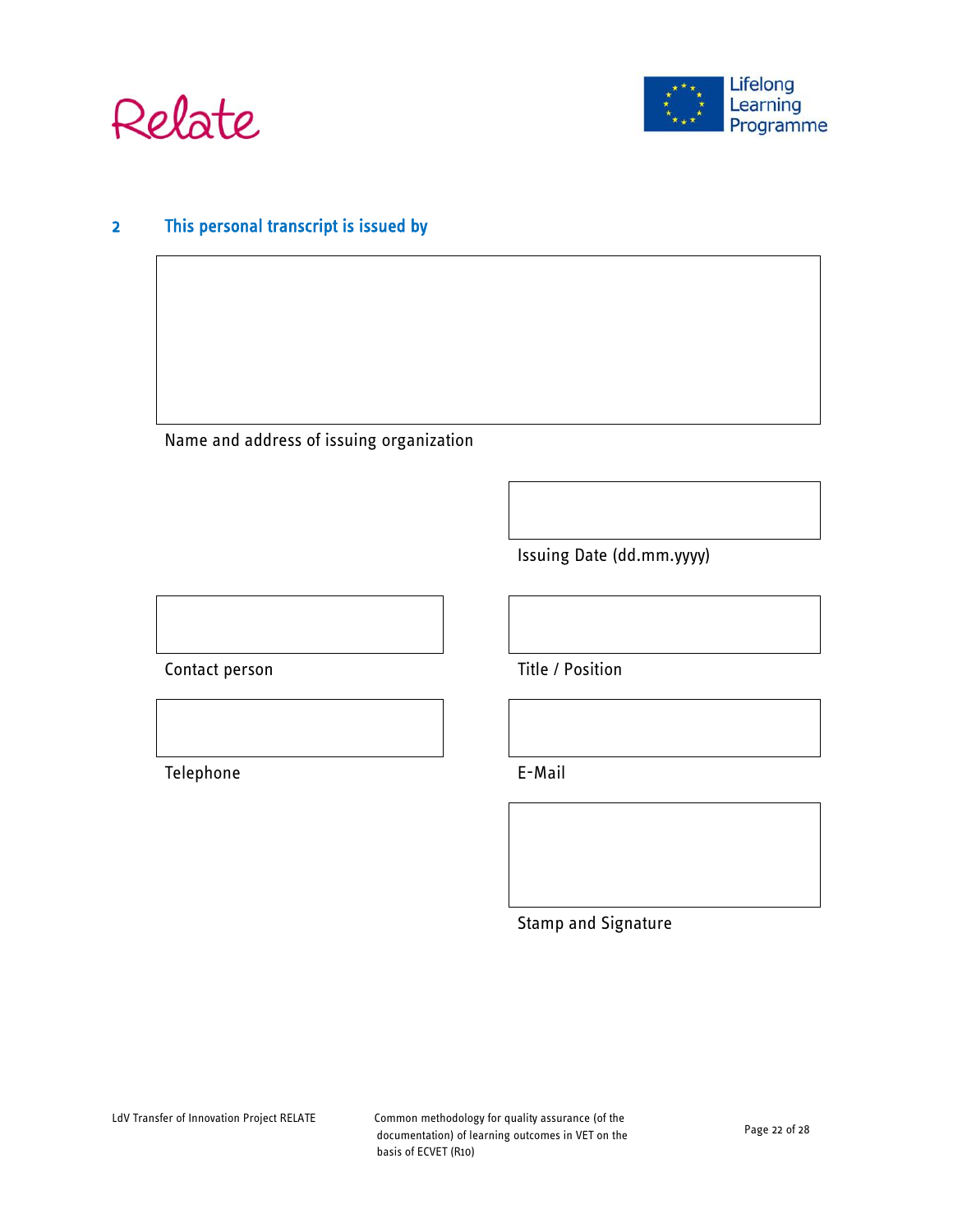



# 3 Training history

Targeted Qualification **EQF** Level



Relevant legal framework and / or valid curricula on which training is based, if applicable

Training period

from (dd.mm.yyyy) to (dd.mm.yyyy)

Percentage of the qualification completed

| $\%$ |
|------|
|      |

Further remarks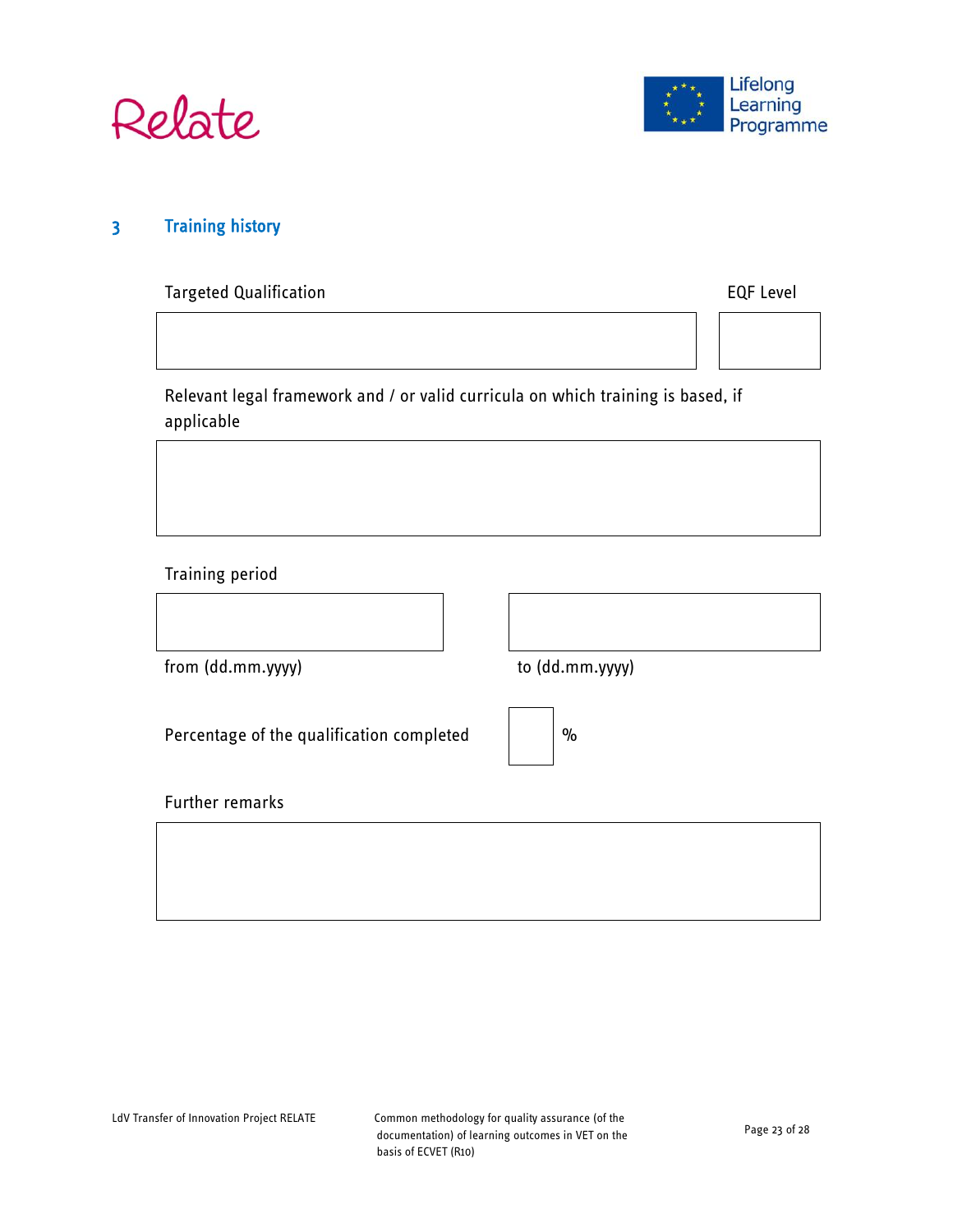



# 4 Description of acquired learning outcomes

4.a Activities or tasks performed, if applicable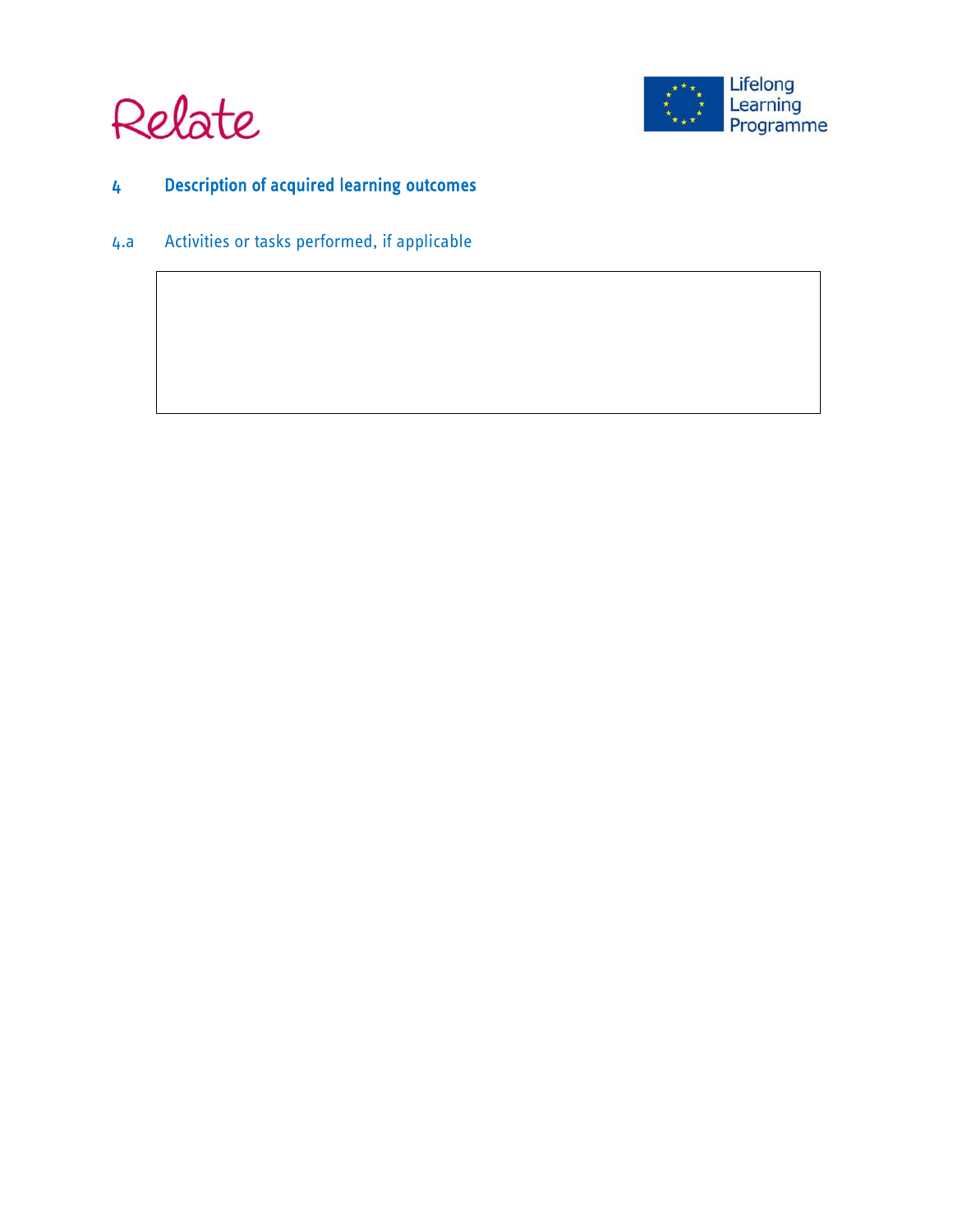



# 4.b Acquired learning outcomes

# Key activity or Unit of Learning Outcomes

- -

# Professional Competence

# Skills **Knowledge**

# Professional Competence

Skills **Knowledge** 





# Personal Competence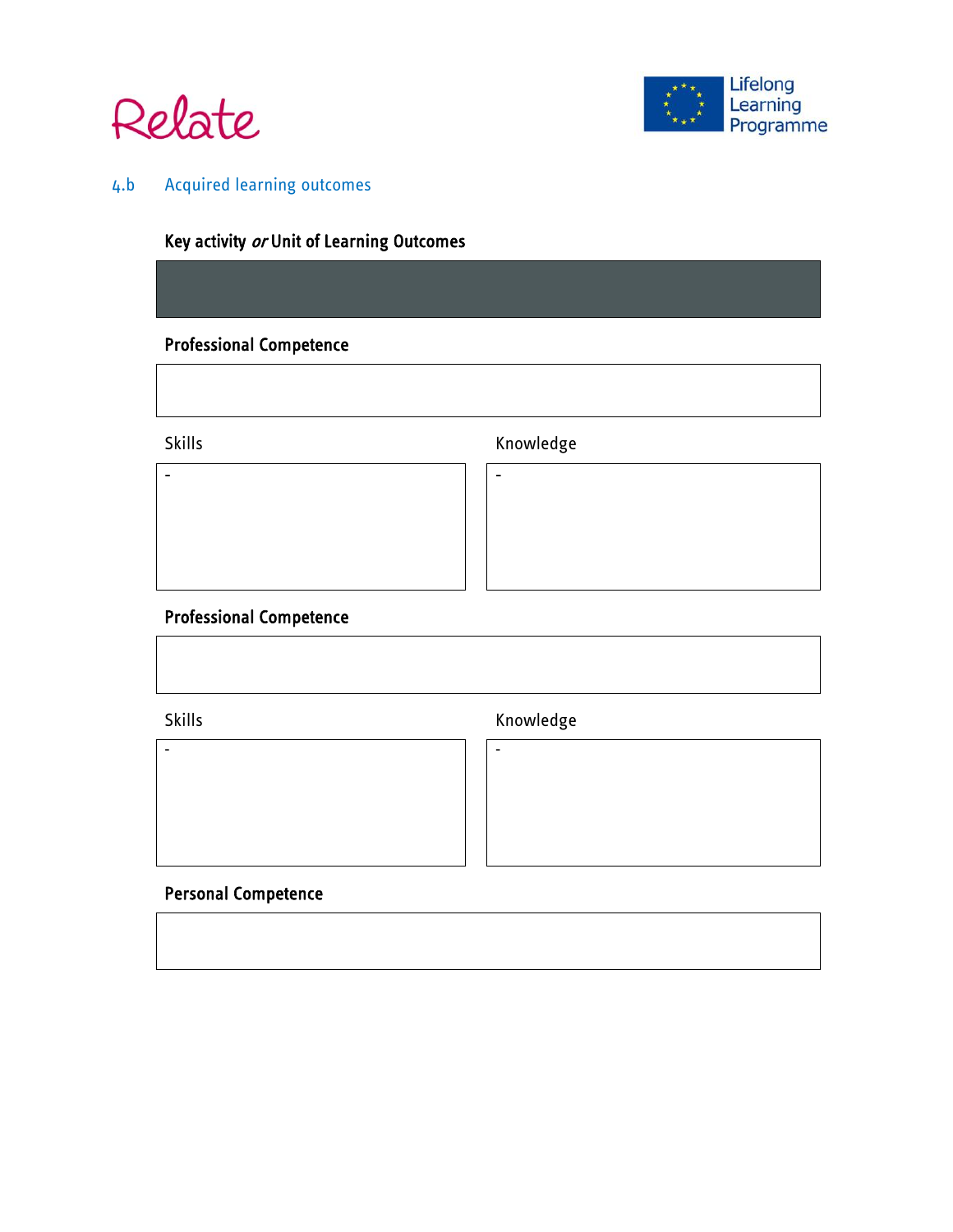



# Key activity or Unit of Learning Outcomes

# Professional Competence

Skills **Knowledge** 

### Professional Competence

Skills **Knowledge** 

# Personal Competence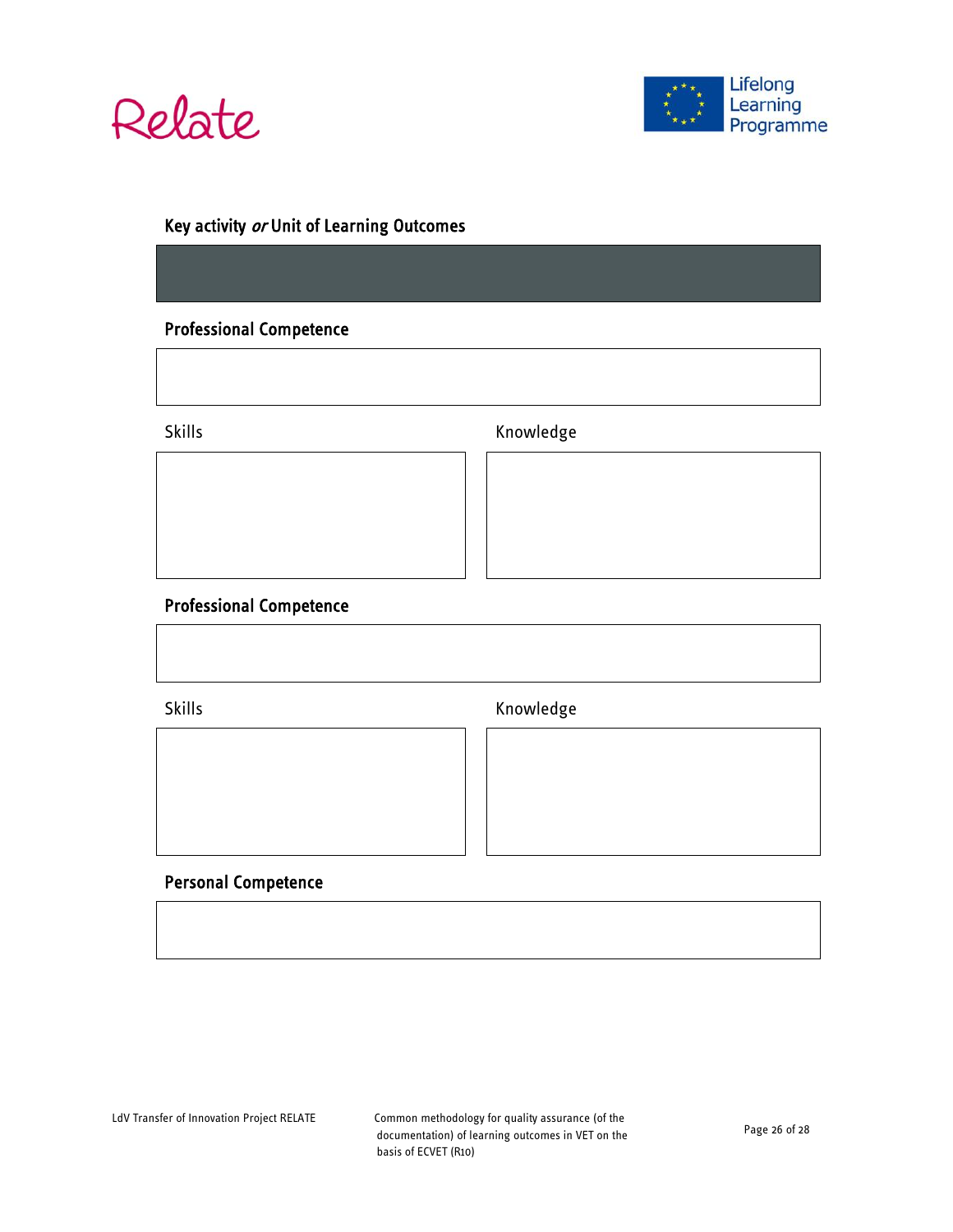



# Key activity or Unit of Learning Outcomes

- -

# Professional Competence

Skills **Knowledge** 

### Professional Competence

Skills **Knowledge** 

Personal Competence

Please copy this template for key activities as often as required. Please add more professional Competences if required.

LdV Transfer of Innovation Project RELATE Common methodology for quality assurance (of the

documentation) of learning outcomes in VET on the basis of ECVET (R10)